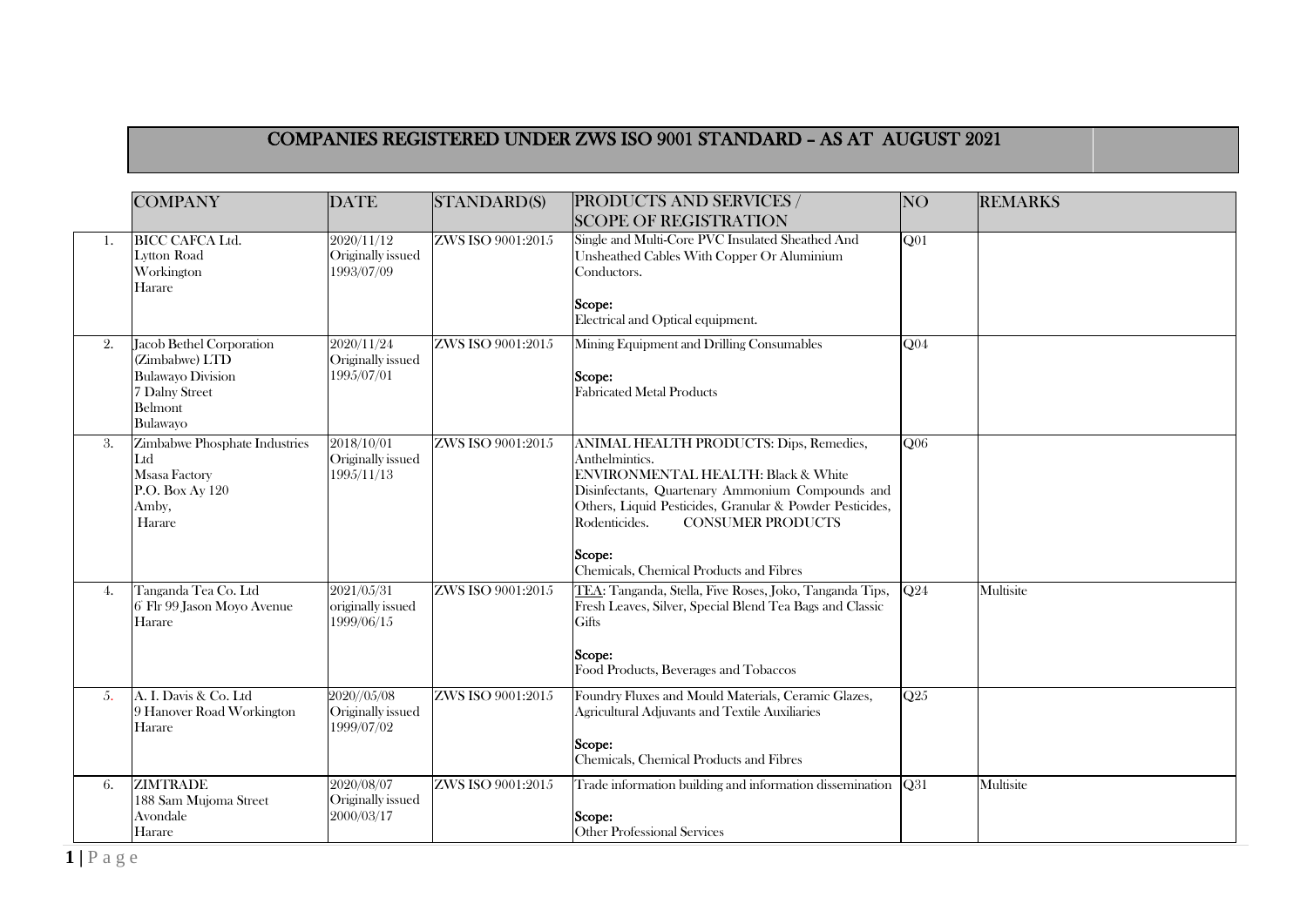| 7.  | Astra Paints Limited 14<br><b>Burnely Road</b><br>Workington<br>Harare                  | 2021/08/27<br>originally issued<br>2000/06/09    |                   | ZWS ISO 9001:2015 Surface Coatings (Paints)<br>Scope:<br>Chemicals, Chemical Products and Fibres                                                                                                                                                                                                                               | $\overline{\mathbf{Q}34}$ |                          |
|-----|-----------------------------------------------------------------------------------------|--------------------------------------------------|-------------------|--------------------------------------------------------------------------------------------------------------------------------------------------------------------------------------------------------------------------------------------------------------------------------------------------------------------------------|---------------------------|--------------------------|
| 8.  | Astra Paints - Bulawayo<br>$No. 5 - 7$<br>Wolverhampton Road<br>Donnington,<br>Bulawayo | 2021/08/27<br>originally issued<br>2000/06/09    | ZWS ISO 9001:2015 | Surface Coating (Paints), Paint Resins<br>Scope:<br>Chemicals, Chemical Products and Fibres                                                                                                                                                                                                                                    | Q35                       |                          |
| 9.  | Securico Security Services<br>10 Millwood Road<br>Workington<br>Harare<br>Zimbabwe      | 2021/05/26                                       |                   | ZWS ISO 9001:2015 Guarding services, electronic systems installations, alarm<br>monitoring & rapid response, cash-in-transit, cash<br>management, guard dog services, administration, logistics,<br>human resource management functions, finance, ICT,<br>business development<br>Scope:<br><b>Other Professional Services</b> | $\overline{Q51}$          |                          |
| 10. | <b>ZESA</b> - Manufacturing<br>PO Box ST140<br>Southerton<br>Harare                     | 2018/05/30<br>Originally<br>issued<br>2001/06/28 | ZWS ISO 9001:2015 | Manufacture, maintenance and testing of electrical panels,<br>cubicles, transformers, switchgear, concrete products,<br>fabricated structural steel products and machined products<br>Scope:<br>Electrical & Optical Equipment                                                                                                 | Q <sub>56</sub>           | <b>EXPIRING MAY 2021</b> |
|     | 11. COTPRO International<br>St No. 3560 - 3569<br>Chegutu Rd<br>Chinhoyi                | 2020/06/19<br>Originally issued<br>2001-08-08    |                   | ZWS ISO 9001:2015 Cotton Lint and Ginned Seed<br>Scope:<br><b>Textiles and Textile Products</b>                                                                                                                                                                                                                                | Q62                       |                          |
| 12. | Cottco - Muzarabani Stand<br>No. 254<br>Muzarabani Growth Point<br>Muzarabani           | 2020/06/19<br>Originally issued<br>2001-08-08    |                   | ZWS ISO 9001:2015 Cotton Lint and Ginned Seed<br>Scope:<br><b>Textiles and Textile Products</b>                                                                                                                                                                                                                                | Q63                       |                          |
| 13. | Cottco - Kadoma<br>Stand No. 2089<br>Owl Mine Rd<br>Kadoma                              | 2020/06/19<br>Originally issued<br>2001-08-08    |                   | ZWS ISO 9001:2015 Cotton Lint and Ginned Seed<br>Scope:<br><b>Textiles and Textile Products</b>                                                                                                                                                                                                                                | Q66                       |                          |
|     | 14. Cottco - Sanyati<br>Sanyati Business Centre<br>Sanyati                              | 2020/06/19<br>originally issued<br>2001/08/08    |                   | ZWS ISO 9001:2015 Cotton Lint and Ginned Seed<br>Scope:<br><b>Textiles and Textile Products</b>                                                                                                                                                                                                                                | Q67                       |                          |
| 15. | Cottco - Head Office<br>1 Lytton Rd<br>Workington<br>Harare                             | 2020/06/19<br>Originally issued<br>2001-08-08    |                   | ZWS ISO 9001:2015 Cotton Lint and Ginned Seed<br>Scope:<br><b>Textiles and Textile Products</b>                                                                                                                                                                                                                                | Q69                       |                          |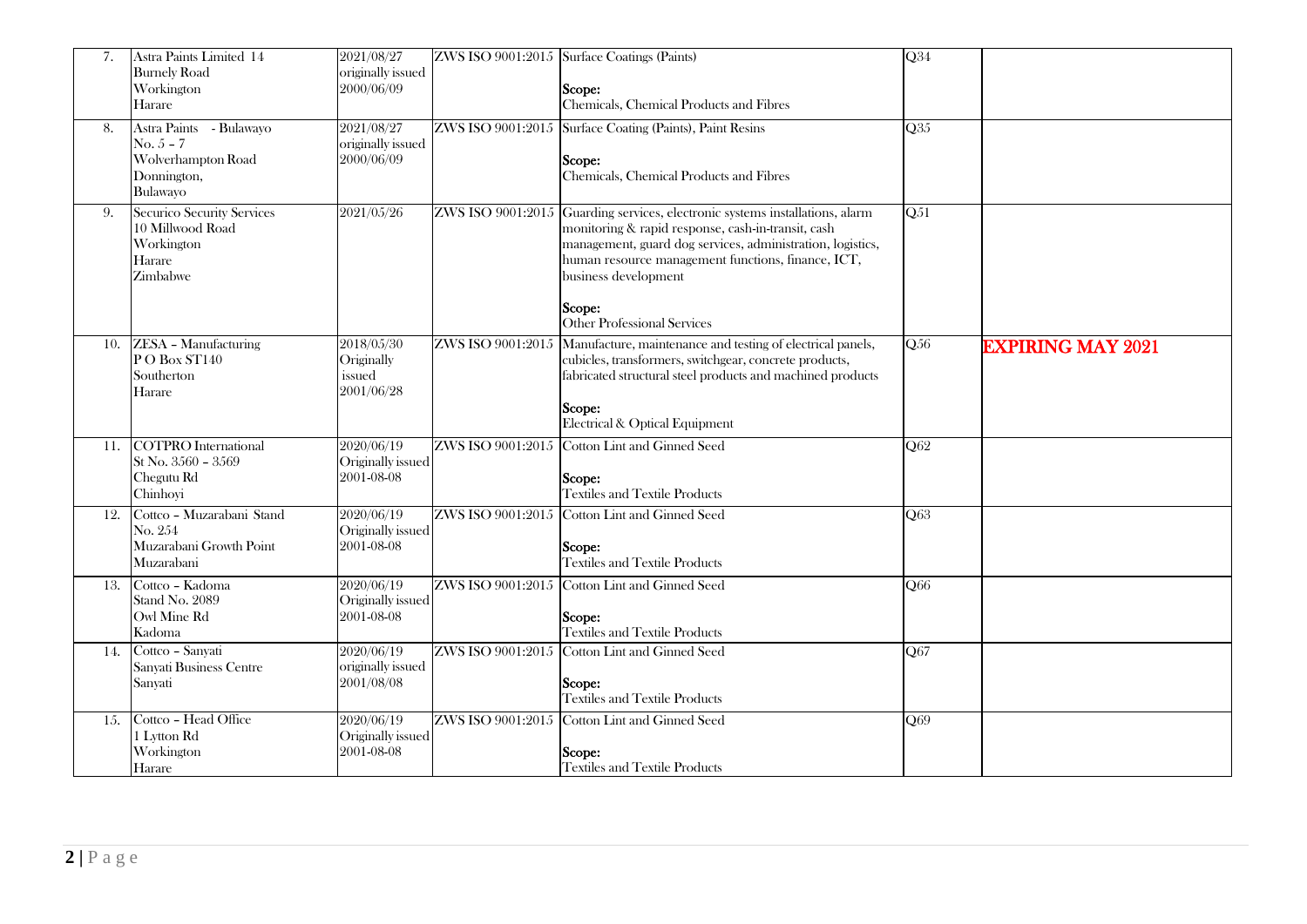| 16. | Motmate Designs (Pvt) Ltd<br>No. 1 Mateta Road<br>Gokwe                                         | 2020/06/19<br>Originally issued<br>2001-08-08 |                   | ZWS ISO 9001:2015 Cotton Lint and Ginned Seed<br>Scope:<br><b>Textiles and Textile Products</b>                                                                                                                                                                       | $\overline{Q70}$ |           |
|-----|-------------------------------------------------------------------------------------------------|-----------------------------------------------|-------------------|-----------------------------------------------------------------------------------------------------------------------------------------------------------------------------------------------------------------------------------------------------------------------|------------------|-----------|
| 17. | <b>ZESA</b> - Projects Business Unit<br>P.O. Box HR 8726<br>Harare                              | 2019/06/11<br>Originally issued<br>2002/01/24 | ZWS ISO 9001:2015 | Planning, Designing and Production of<br>Electrical<br>Mechanical equipment, Civil and Building Projects<br>Scope:<br>Electrical and Optical Equipment                                                                                                                | Q83              |           |
| 18. | Freight World<br>100 Kevin Road South<br>Graniteside<br>Harare                                  | 2019/03/04<br>Originally issued<br>2002/01/24 |                   | ZWS ISO 9001:2015 Freight forwarding, shipping, warehouse, customs clearing<br>Scope:<br>Transport & Storage                                                                                                                                                          | Q86              | Multisite |
| 19. | Astra Chemical<br>No.11 Barrow Road<br>Southerton<br>Harare                                     | 2021/01/14<br>Originally issued<br>2002/07/24 | ZWS ISO 9001:2015 | Blending of solvents, fermentation of spirit vinegar,<br>importation and distribution of solvents, industrial chemicals,<br>food and fine chemicals.<br>Scope:<br>Chemicals, Chemical Products and Fibres                                                             | O98              |           |
| 20. | <b>Tobacco Processors Zimbabwe</b><br>Cnr S/ Mazorodze & Aucklands<br>Southerton<br>Harare      | 2021/07/27<br>Originally issued<br>2008/11/18 |                   | ZWS ISO 9001:2015 Green tobacco receiving storage, processing, packing and<br>despatch to clients.<br>Scope:<br>Food Products, Beverages and Tobaccos                                                                                                                 | Q103             |           |
| 21. | Speedlink Cargo<br>57 Joshua M. Nkomo Rd<br>Hatfield<br>Harare                                  | 2021/08/27<br>Originally issued<br>2003/02/13 | ZWS ISO 9001:2015 | Customs Clearing, forwarding and warehousing (general &<br>Bonded).<br>Scope:<br><b>Transport and Storage</b>                                                                                                                                                         | Q107             | Multisite |
| 22. | The Kingdom @ Victoria Falls<br>1 Mullet Road<br>Victoria Falls                                 | 2020/01/29<br>Originally issued<br>2003/05/29 | ZWS ISO 9001:2015 | Accommodation and conference facilities.<br>Scope:<br><b>Hotel and Restaurants</b>                                                                                                                                                                                    | Q111             |           |
| 23. | <b>Blantyre Netting Company</b><br>P. O Box 30575,<br>Chichiri,<br>Blantyre 3,<br><b>MALAWI</b> | 2021/03/11<br>Originally issued<br>2003/06/04 |                   | ZWS ISO 9001:2015 Woven Polypropylene Sacks, Polyethylene Liners and Bags,<br>Flexible Intermediate Bulk Containers, Plastics, Brush<br>Bristles, Vegetable Netting, Ropes, Strappings, Fishing Nets,<br>Nylon Twine.<br>Scope:<br><b>Rubber and Plastic Products</b> | Q112             |           |
| 24. | <b>Chemplex Marketing</b><br>93 Parklane Street<br>Harare                                       | 2018/09/10<br>Originally issued<br>2004/09/27 | ZWS ISO 9001:2015 | Industrial Chemicals - eg Sulphuric Acid, Hydrochloric<br>Acid, Plastics, Caustic Soda and services in general.<br>Scope:<br>Chemicals, Chemical Products and Fibres                                                                                                  | Q134             | Multisite |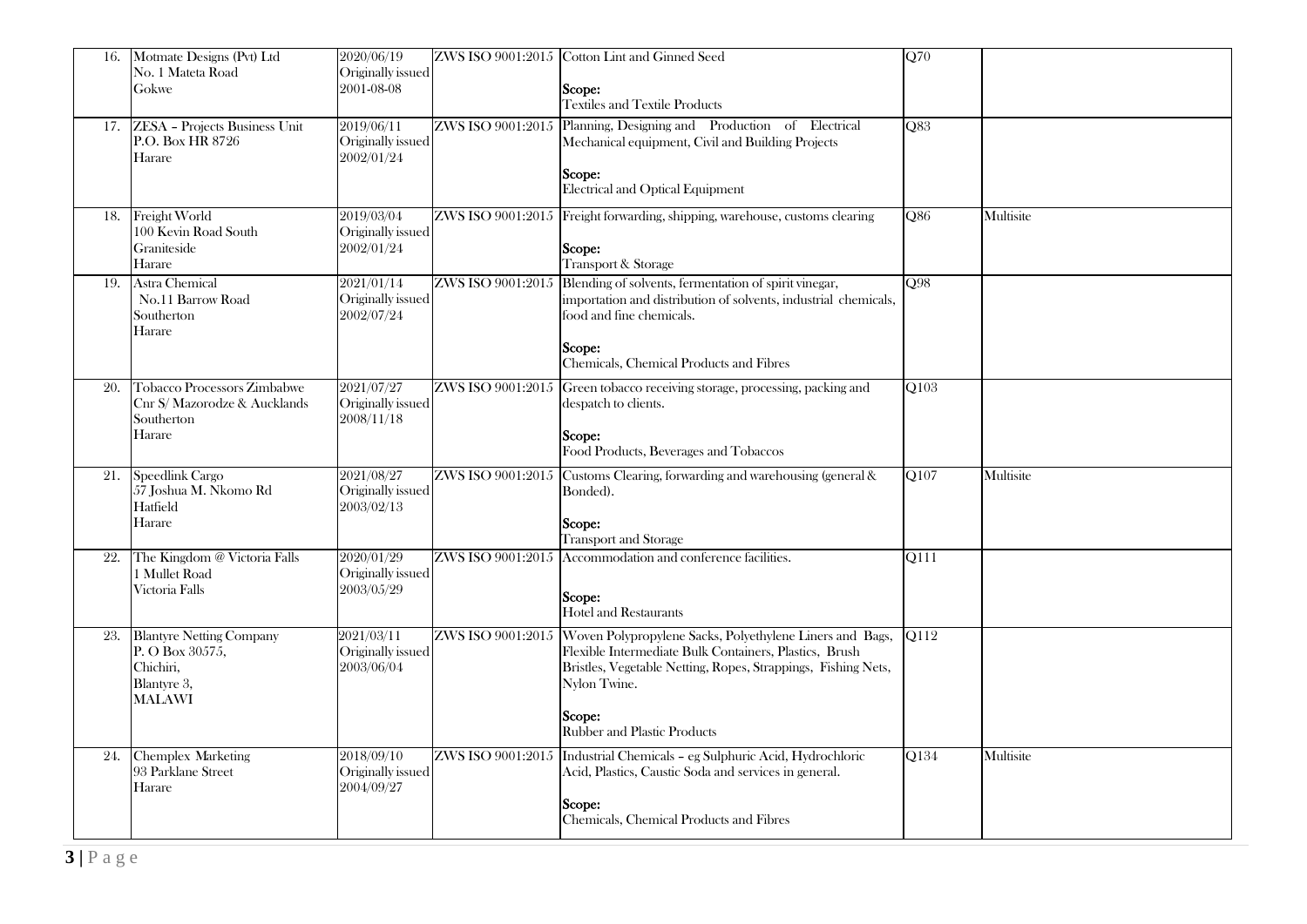| 25. | Unilever Zimbabwe<br>2 Stirling Road<br>Workington<br>Harare                              | 2019/06/11<br>Originally issued<br>2005/12/15 |                   | ZWS ISO 9001:2015 Laundry soaps, bath soaps powders, detergents, petroleum<br>jelly, facial creams, spreads, margarine, savoury.<br>Scope:<br>Food Products, Beverages and Tobaccos<br>Chemicals, Chemical Products and Fibres | Q140 |           |
|-----|-------------------------------------------------------------------------------------------|-----------------------------------------------|-------------------|--------------------------------------------------------------------------------------------------------------------------------------------------------------------------------------------------------------------------------|------|-----------|
| 26. | <b>Hwange Colliery</b><br>Main Office<br>No. 1 Coronation Avenue<br>Hwange                | 2021/08/27<br>Originally issued<br>2005/12/15 | ZWS ISO 9001:2015 | Mine coal - Process into coal grades, coke and related by-<br>products (Benzole, Tar etc)<br>Scope:<br>Mining and Quarrying                                                                                                    | Q142 |           |
| 27. | Gold Star Sugars<br>Harare Refinery<br>49 Douglas Road<br>Workington<br>Harare            | 2021/08/27<br>Originally issued<br>2006/03/07 | ZWS ISO 9001:2015 | <b>Refined Sugar</b><br>Scope:<br>Food products, beverages and tobaccos                                                                                                                                                        | Q145 |           |
| 28. | Lesafree<br><b>Bristol Road</b><br><b>Heavy Industries</b><br>Gweru                       | 2019/03/04<br>Originally issued<br>2006/06/14 |                   | ZWS ISO 9001:2015 Active Dried Yeast, Fresh Yeast, Brewers Yeast, Food Yeast<br>(Food Additives)<br>Scope:<br>Food products, beverages and tobaccos                                                                            | O146 | Multisite |
| 29. | Hunyani Ulp & Paper<br>Cnr Highfield /Melbourne Rd<br>PO Box ST18<br>Southerton<br>Harare | 2021/03/11<br>Originally issued<br>2006/07/31 |                   | ZWS ISO 9001:2015 Corrugated Cartons, tobacco Boxes and related Products.<br>Scope:<br><b>Pulp and Paper Products</b>                                                                                                          | Q150 |           |
| 30. | <b>Zimbabwe Insurance Brokers</b><br>26 Fereday Drive<br>Eastlea<br>Harare                | 2018/10/01<br>Originally issued<br>2006/09/29 |                   | ZWS ISO 9001:2015 Insurance Broking and Risk Management.<br>Scope:<br>Financial Mediation                                                                                                                                      | Q152 | Multisite |
| 31. | Cure Chem Overseas<br>1Robert Drive<br>Msasa<br>Harare                                    | 2018/11/12<br>Originally issued<br>2006/12/21 |                   | ZWS ISO 9001:2015 Sales & Distribution of Industrial & Mining Chemicals, Agro<br>Chemicals, Water Treatment Chemicals.<br>Scope:<br>Chemicals, Chemical Products and Fibres Chemicals                                          | Q158 |           |
| 32. | Schweppes Harare<br>67A Woolwich Road<br>Willowvale<br>Harare                             | 2021/07/27<br>Originally issued<br>2007/08/21 |                   | ZWS ISO 9001:2015 Cordials, Ready to drink juices and Still Water<br>Scope:<br>Food Products Beverages and Tobaccos                                                                                                            | Q164 |           |
| 33. | <b>PPC</b> Zimbabwe<br>Cnr 13 <sup>*</sup> Avenue/ Main Street<br>Bulawayo                | 2018/12/03<br>Originally issued<br>2007/10/12 |                   | ZWS ISO 9001:2015 Cement, Limestone, Clinker<br>Scope:<br>Cement, Concrete, Lime, Plaster etc                                                                                                                                  | Q166 | Multisite |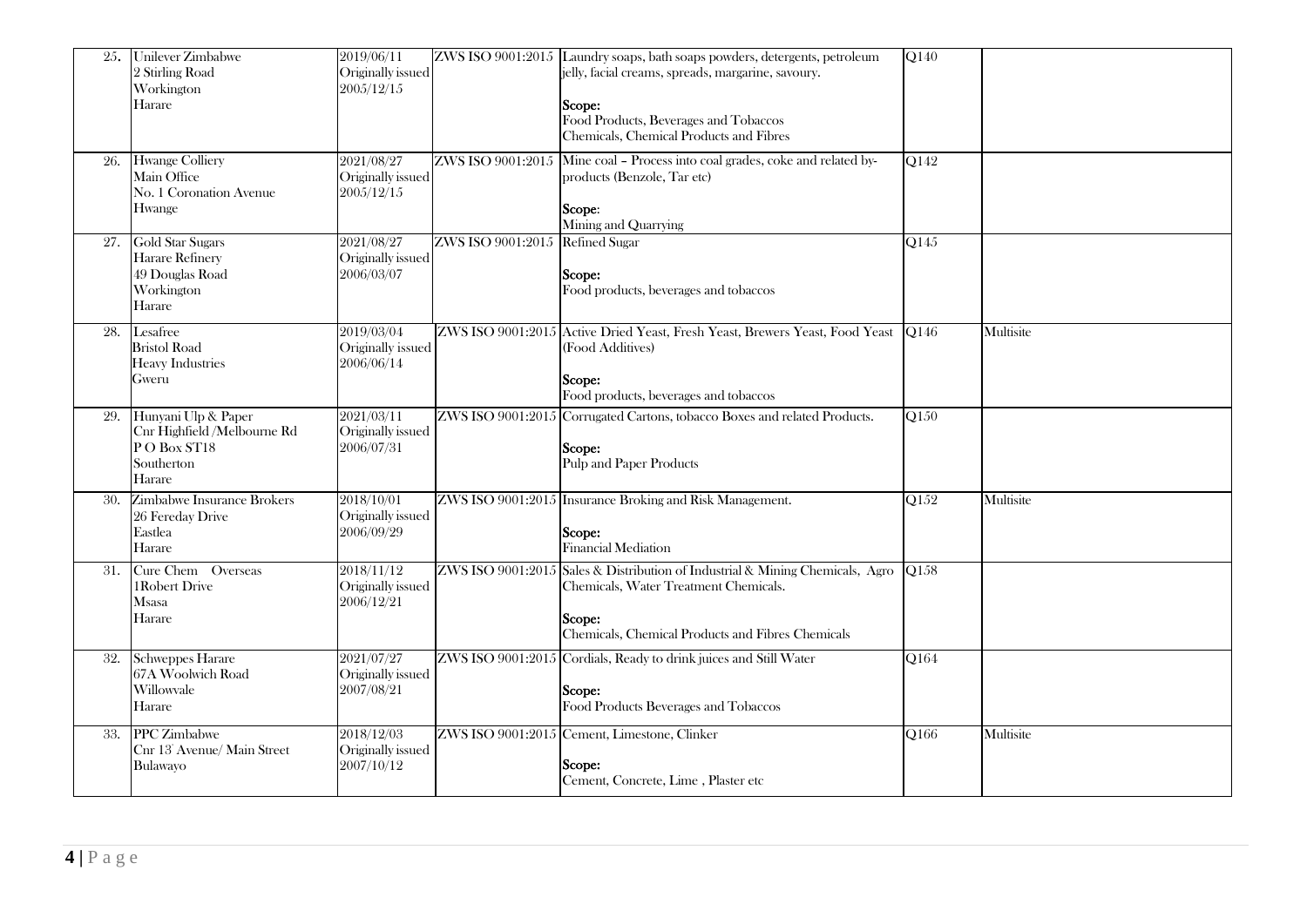| 34. | Chemplex Animal Public Health<br>115/116 Delport Road<br><b>Sunway City</b><br>Msasa<br>Harare                 | 2018/10/01<br>Originally issued<br>2007/10/12 |                                    | ZWS ISO 9001:2015 Animal & Public Health Products<br>Scope:<br>Chemicals, Chemical Products and Fibres                                                                           | $\overline{Q167}$ |                             |
|-----|----------------------------------------------------------------------------------------------------------------|-----------------------------------------------|------------------------------------|----------------------------------------------------------------------------------------------------------------------------------------------------------------------------------|-------------------|-----------------------------|
| 35. | Schweppes Byo<br>Cnr Swansea & Doncastor Rd<br>Belmont<br>Bulawayo                                             | 2018/08/06<br>Originally issued<br>2007/12/21 |                                    | ZWS ISO 9001:2015 Cordials, Ready to drink juices and Still Water<br>Scope:<br>Food Products, Beverages and Tobaccos                                                             | Q169              | <b>EXPIRING AUGUST 2021</b> |
| 36. | CODECO (PVT) LTD<br>Codchem<br>144 Mutare Road<br>Bay 1 & 2<br>Cavan Industrial Park<br><b>Msasa</b><br>Harare | 2020/10/26                                    |                                    | ZWS ISO 9001:2005 Manufacturing food ingredients, Manufacturing flexible<br>Plastic.<br>Scope:<br>Food Products, Beverages and Tobaccos<br><b>Rubber &amp; Plastics Products</b> | Q170              |                             |
|     | 37. Chitungwiza Central Hospital<br>12096 Batanai Road<br>Zengeza 4<br>Chitungwiza                             | 2019/08/08<br>Originally issued<br>2008/03/28 |                                    | ZWS ISO 9001:2015 Health Services, Nursing, Medical & Paramedics<br>Scope:<br>Health and Social Work                                                                             | Q171              |                             |
| 38. | Zimtile<br>Cnr James Martin & Gleneagles Rd<br>Lochinvar<br>Harare                                             | 2021/07/27<br>Originally issued<br>2008/07/04 |                                    | ZWS ISO 9001:2015 Roof Tiles, Mendip, double roman and major profiles bricks Q175<br>and pavers domestic and industrial.<br>Scope:<br>Concrete, cement, lime and plaster etc     |                   |                             |
| 39. | Medical Investments LTD T/A<br><b>Avenues Clinic</b><br>Cnr Mazoe St & Baines Ave.<br>Harare                   | 2018/04/17<br>Originally issued<br>2008/07/04 | ZWS ISO 9001:2015 Acute Healthcare | Scope:<br>Health and social work                                                                                                                                                 | Q176              | WITHDRAWN<br>2021/04/09     |
| 39. | <b>United Refineries</b><br>$13th$ Avenue Extension<br>Kelvin Industrial Sites<br>Bulawayo                     | 2021/07/27                                    | ZWS ISO 9001:2015                  | Scope:<br>Food Products, Beverages and Tobaccos                                                                                                                                  | Q179              |                             |
| 40. | Tian Ze Tobacco Co.<br>20 Auckland Rd<br>Southerton<br>Harare                                                  | 2021/01/14<br>Originally issued<br>2008/11/25 |                                    | $ZWS$ ISO 9001:2015 Contract farming & purchase of tobacco on the auction<br>floors.<br>Scope:<br>Food Products, Beverages and Tobaccos                                          | Q182              |                             |
| 41. | Curechem South Africa<br>126 Serenade Road<br>Rustivia Extension 3 Germiston<br>Gauteng -<br>South Africa      | 2020/12/10<br>Originally issued<br>2008/11/25 |                                    | ZWS ISO 9001:2015 Sales and distribution of industrial & mining chemicals,<br>agro chemicals, water treatment chemicals<br>Scope:<br>Chemicals, chemical products and fibre      | Q183              |                             |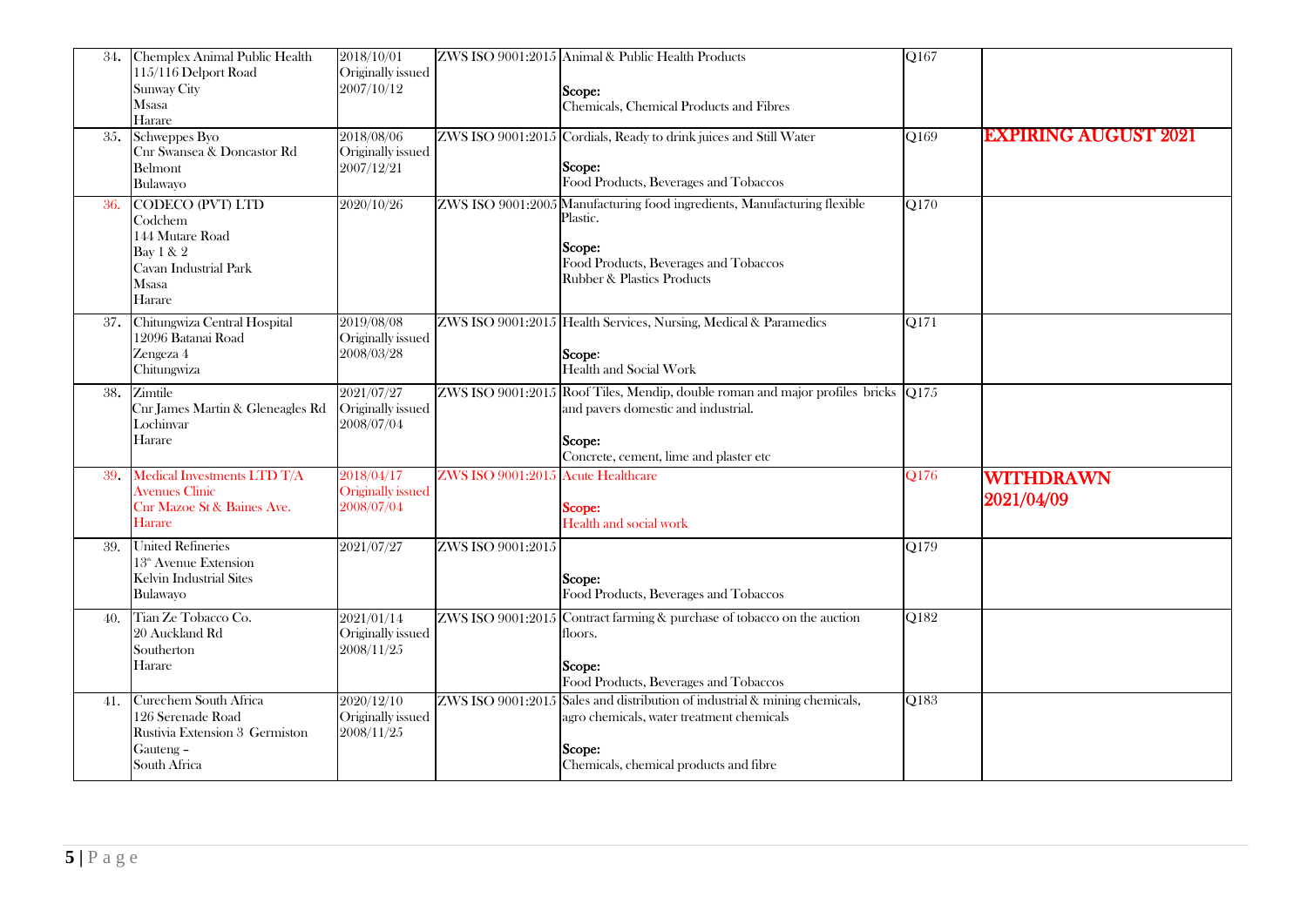| 42. | Old Mutual Insurance Co.<br>PVT. LTD<br>100 The Chase West<br>Emerald Hill<br>Harare                            | 2018/08/16<br>Originally issued<br>2009/07/02 | ZWS ISO 9001:2015 Motor, assets, engineering, construction, guarantees, goods in Q184<br>transit industrial properties, risk management home<br>(buildings) home (contents accidental losses)<br>Scope:<br><b>Financial Mediation</b> |                    | <b>EXPIRING AUGUST 2021</b>             |
|-----|-----------------------------------------------------------------------------------------------------------------|-----------------------------------------------|---------------------------------------------------------------------------------------------------------------------------------------------------------------------------------------------------------------------------------------|--------------------|-----------------------------------------|
| 43. | <b>BAK</b> Logists<br>The Tobacco Warehouse &<br>Export<br>106 Dartford Road<br>Willowvale Industries<br>Harare | 2018/04/23<br>Originally issued<br>2009/12/15 | ZWS ISO 9001:2015 Handling, storage and movement of goods.<br>Scope:<br>Transport & Storage                                                                                                                                           | Q188               | Multisite<br><b>EXPIRING APRIL 2021</b> |
| 44. | National Printing & Packaging<br>102 S/Mazorodze Road<br>Southerton<br>Harare                                   | 2018/08/16<br>Originally issued<br>2009/12/15 | ZWS ISO 9001:2015 Manufacturers of books, magazines, labels, cartons, stamps,<br>posters, calendars stationery directories stationery and<br>diaries.<br>Scope:<br>Printing Companies                                                 | $\overline{Q}$ 189 | BXPIRING AUGUST                         |
|     | 45. A'Zambezi River Lodge<br>308 Parkway Drive<br>Victoria Falls                                                | 2018/10/01<br>Originally issued<br>2010/03/05 | ZWS ISO 9001:2015 Provision of accommodation, food, beverages and<br>banqueting services.<br>Scope:<br><b>Hotels and Restaurants</b>                                                                                                  | $\overline{Q191}$  |                                         |
| 46. | New Ambassador Hotel<br>88 Kwame Nkrumah Avenue<br>Harare                                                       | 2018/10/01<br>Originally issued<br>2010/03/05 | ZWS ISO 9001:2015 Provision of accommodation, food, beverages and<br>banqueting services.<br>Scope:<br><b>Hotels and Restaurants</b>                                                                                                  | Q192               |                                         |
| 47. | <b>Bulawayo Rainbow Hotel</b><br>10 Avenue<br>Bulawayo                                                          | 2018/10/01<br>Originally issued<br>2010/03/05 | ZWS ISO 9001:2015 Provision of accommodation, food, beverages and<br>banqueting services.<br>Scope:<br><b>Hotels and Restaurants</b>                                                                                                  | Q193               |                                         |
| 48. | Rainbow Tourism Group<br>1 Pennefather Avenue<br>Harare                                                         | 2018/10/01<br>Originally issued<br>2010/03/05 | ZWS ISO 9001:2015 Provision of accommodation, food, beverages, banqueting<br>and destination management services.<br>Scope:<br>Hotels and Restaurants                                                                                 | Q194               |                                         |
| 49. | Victoria Falls Rainbow Hotel<br>278 Parkway Drive<br>Victoria Falls                                             | 2018/10/01<br>Originally issued<br>2010/03/29 | ZWS ISO 9001:2015 Provision of accommodation, food, beverages and<br>banqueting services.<br>Scope:<br>Hotels and Restaurants                                                                                                         | Q195               |                                         |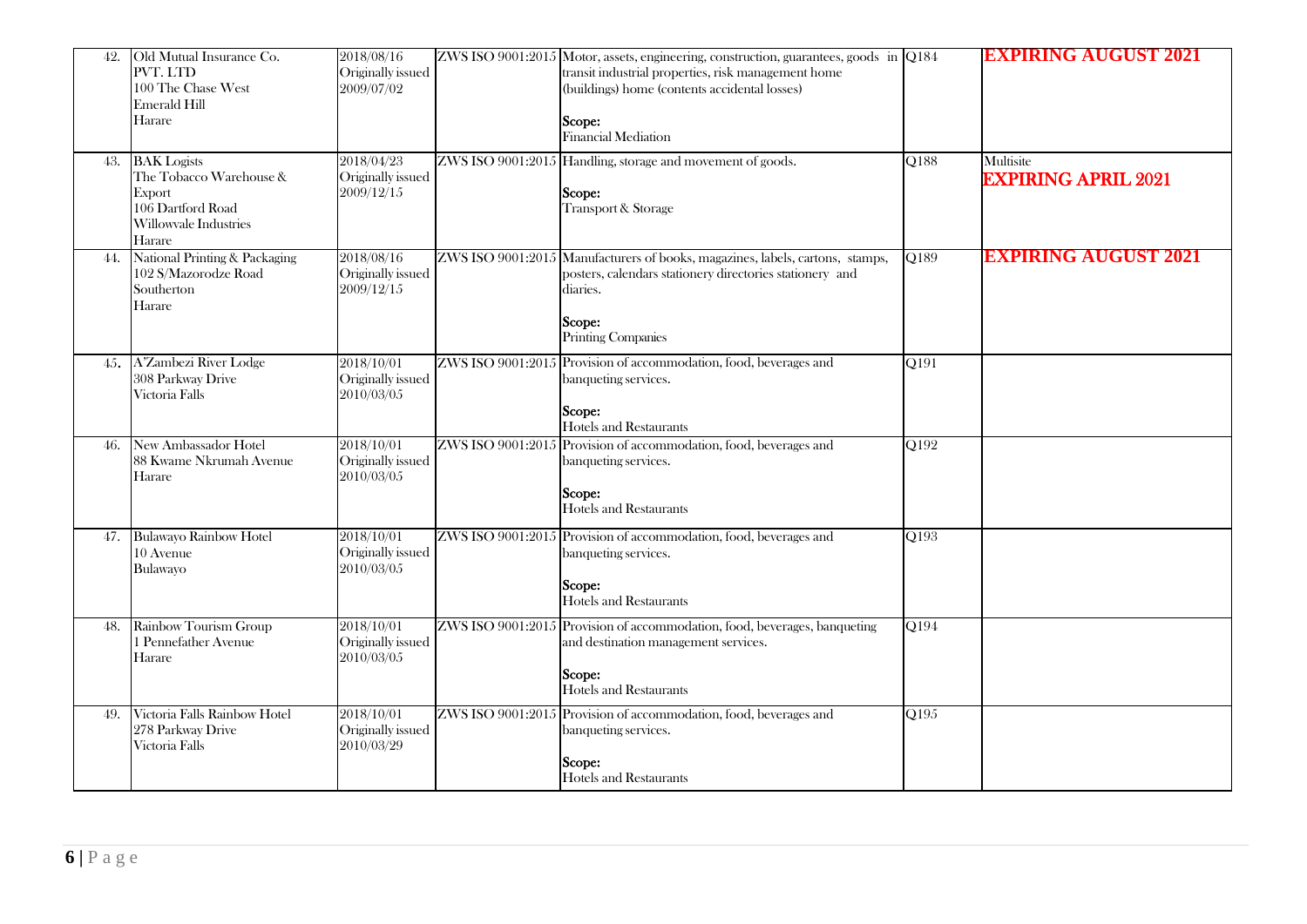| 50. | Rainbow Towers International<br>1 Pennefather Avenue<br>Harare                   | 2018/10/01<br>Originally issued<br>2010/04/14    |                   | ZWS ISO 9001:2015 Provision of accommodation, food, beverages and<br>banqueting services.<br>Scope:<br><b>Hotels and Restaurants</b>                                                                   | Q196                          |                |
|-----|----------------------------------------------------------------------------------|--------------------------------------------------|-------------------|--------------------------------------------------------------------------------------------------------------------------------------------------------------------------------------------------------|-------------------------------|----------------|
| 51. | Kadoma Hotel & Conference<br>Centre<br>Cnr Byo & Eiffle Flats Roads<br>Kadoma    | 2018/10/01<br>Originally issued<br>2010/04/27    |                   | ZWS ISO 9001:2015 Provision of accommodation, food, beverages and<br>banqueting services.<br>Scope:<br>Hotels and Restaurants                                                                          | Q197                          |                |
| 52. | <b>Peace Security</b><br>15 Walterhill Avenue<br>Eastlea<br>Harare               | 2018/12/03<br>Originally issued<br>2010/08/31    | ZWS ISO 9001:2015 | Security services - security guards, guard dogs,<br>investigation, undercover security audits, armed guards,<br>cash-in-transit and training services.<br>Scope:<br><b>Other Professional Services</b> | $\overline{Q200}$             |                |
| 53. | Prochem<br>61 Gleneagles Road<br>Willowvale<br>Harare                            | 2018/09/10<br>Originally issued<br>2011/01/18    | ZWS ISO 9001:2015 | Manufacturer of Consumer Home and Personal Care<br>Products.<br>Scope:<br>Chemicals, chemical products and fibres                                                                                      | O <sub>2</sub> 0 <sub>2</sub> |                |
| 54. | Delta Belmont<br>Leamington Road<br>Belmont<br><b>Bulawayo</b>                   | 2018/11/12<br>Originally<br>Issued<br>2011/05/20 |                   | ZWS ISO 9001:2015 Carbonated Soft drinks and Lagers beer.<br>Scope:<br>Food Products, Beverages and Tobaccos                                                                                           | Q205                          |                |
| 55. | <b>Tshebo Servcor</b><br>47 Plymouth Road<br>Southerton<br>Harare                | 2018/09/10<br>Originally Issued<br>2011/08/26    |                   | ZWS ISO 9001:2015 Industry Catering, Functions Catering, Canteen Management, Q206<br>Beverage Services.<br>Scope:<br>Food Products Beverages and Tobaccos                                              |                               | Multisite      |
| 56. | <b>Safeguard Security Services</b><br>36 Telford Road<br>Graniteside<br>Harare   | 2021/06/14<br>Originally issued<br>2011/11/22    |                   | ZWS ISO 9001:2015 Manned Security solution, Electronic Security Solutions,<br>CIT, Investigations, Intruder Alarms.<br>Scope:<br>Other Professional Services                                           | Q207                          |                |
|     | 57. Delta - Kwekwe Maltings<br>5 Bessemer Road<br><b>Kwekwe</b>                  | 2018/04/17<br>Originally issued<br>2012/01/31    |                   | ZWS ISO 9001:2015 Barley receiving and sorghum receiving, Barley storage;<br>steeping; Germination; Kilning; Malt despatch.<br><b>SCOPE:</b><br>Food Products, Beverages and Tobaccos.                 | Q208                          | <b>EXPIRED</b> |
| 58. | First Mutual Life<br>99 Jason Moyo Avenue<br>Cnr J/Moyo Ave. /4 Street<br>Harare | 2018/12/03<br>Originally Issued<br>2012/01/31    | ZWS ISO 9001:2015 | Products & Services i.e Individual Life Business;<br>Employee benefits Medical Savings fund.<br><b>SCOPE:</b><br><b>Financial Mediation</b>                                                            | Q209                          | Multisite      |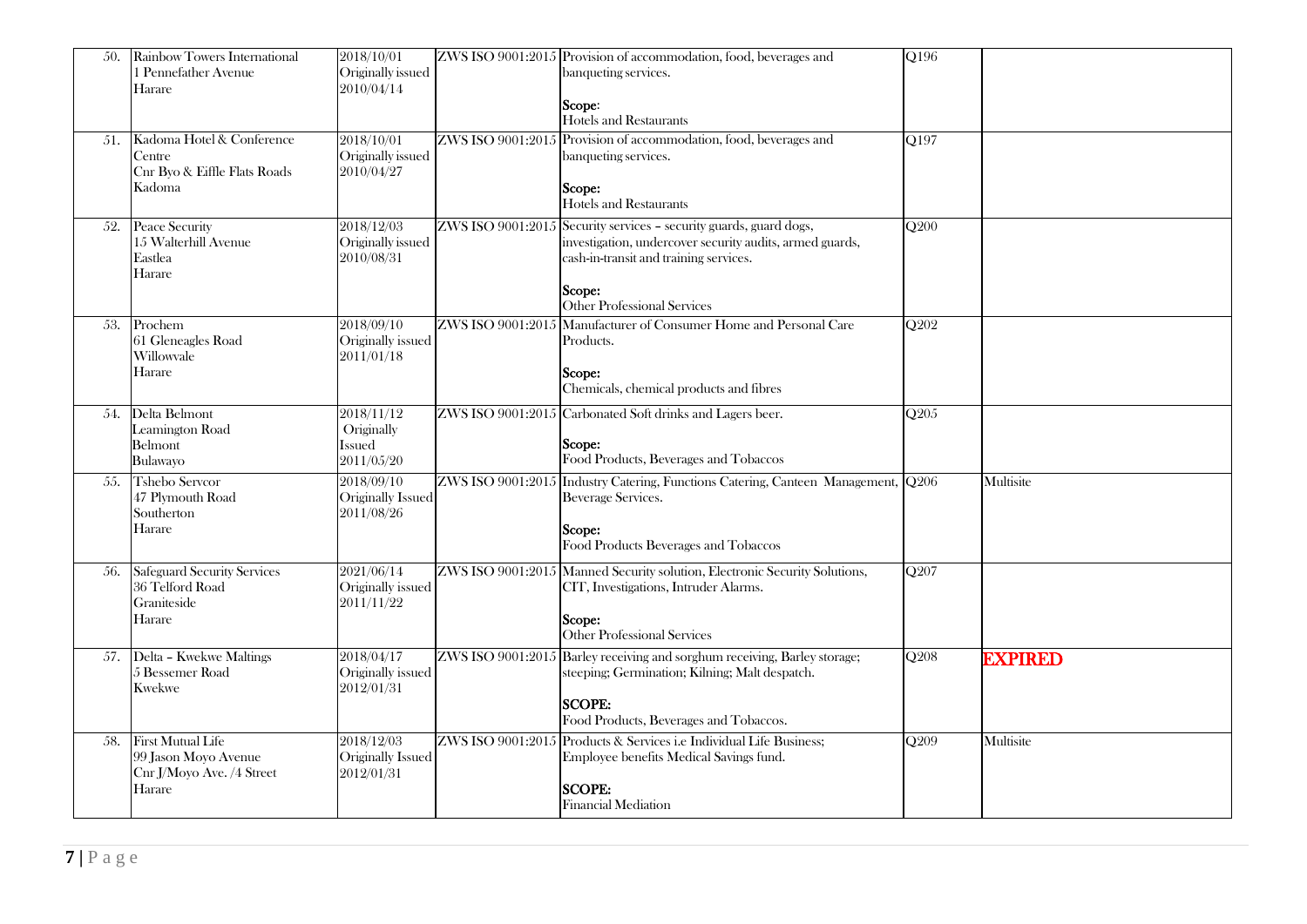| 59. | Cottco Chiredzi<br>Stand 55/2<br>Tanganda Road<br>Chiredzi                                | 2020/06/19<br>Originally Issued<br>2012/03/30 |                   | ZWS ISO 9001:2015 Cotton Lint and Ginned Seed<br>Scope:<br><b>Textiles and Textile Products</b>                                                                                                                                 | $\overline{Q210}$ |           |
|-----|-------------------------------------------------------------------------------------------|-----------------------------------------------|-------------------|---------------------------------------------------------------------------------------------------------------------------------------------------------------------------------------------------------------------------------|-------------------|-----------|
| 60. | <b>Zimbabwe Fertiliser Company</b><br>35 Coventry Road<br>Workington<br>Harare            | 2018/11/12<br>Originally issued<br>2012/07/30 |                   | ZWS ISO 9001:2015 Fertilizers manufacturing and distribution agrochemicals<br>production and distribution agronomic advice<br>Scope:<br>Chemicals, chemical products and Fibres                                                 | Q211              | Multisite |
| 61. | Parliament of Zimbabwe<br>Cnr 3 <sup>e</sup> Street / Kwame Nkrumah<br>Ave<br>Harare      | 2018/12/03<br>Originally issued<br>2012/09/05 | ZWS ISO 9001:2015 | Provision of Administrative, secretariat and advisory support<br>services to Parliament and its committees in the making of<br>laws for the peace, order and good government of<br>Zimbabwe.<br>Scope:<br>Public Administration | $\overline{Q212}$ |           |
| 62. | <b>Volsec Security</b><br>18 Hood Road<br>Southerton<br>Harare                            | 2021/08/13<br>Originally issued<br>2012/10/18 |                   | ZWS ISO 9001:2015 Manned Security solution, Electronic Security Solutions,<br>CIT, Investigations.<br>Scope:<br>Other Professional Services                                                                                     | Q213              |           |
| 63. | Meterolgical Services Dpt<br>6995 Cnr B/Gaul & Hudson Drive<br><b>Belvedere</b><br>Harare | 2019/04/12<br>Originally issued<br>2013/02/20 |                   | ZWS ISO 9001:2015 Meteorological Services<br>Scope:<br>Other Professional Services                                                                                                                                              | O <sub>215</sub>  | Multisite |
| 64. | Safeguard Security Bulawayo<br>2 Woburn Road<br>Thorngrove<br>Bulawayo                    | 2021/06/14<br>Originally Issued<br>2013/02/20 | ZWS ISO 9001:2015 | Cash and valuables in transit, wage payouts and protection,<br>investigative and undercover services, manned guarding<br>services and emergency response services.<br>Scope:<br>Other Professional services                     | Q216              |           |
| 65. | Safeguard Alarms<br>58 Rhodesville Avenue<br>Greendale<br>Harare                          | 2018/10/01<br>Originally issued<br>2013/05/03 | ZWS ISO 9001:2015 | Sale installation, servicing & repair of CCTV, burglar<br>alarms, security systems, fire alarms and access control<br>and emergency response services<br>Scope:<br>Electrical and Optical Equipment                             | O <sub>2</sub> 17 |           |
| 66. | Peacocke & Simpson Associates<br>5 Roberts Drive<br><b>Msasa</b><br>Harare                | 2019/06/13<br>Originally issued<br>2013/06/12 |                   | ZWS ISO 9001:2015 Metallurgical testwork and flow sheet development.<br>Development of novel minerals extracton processes<br>Sales and marketing of mining equipment<br>Scope:<br>Engineering Services - Research & Development | Q218              |           |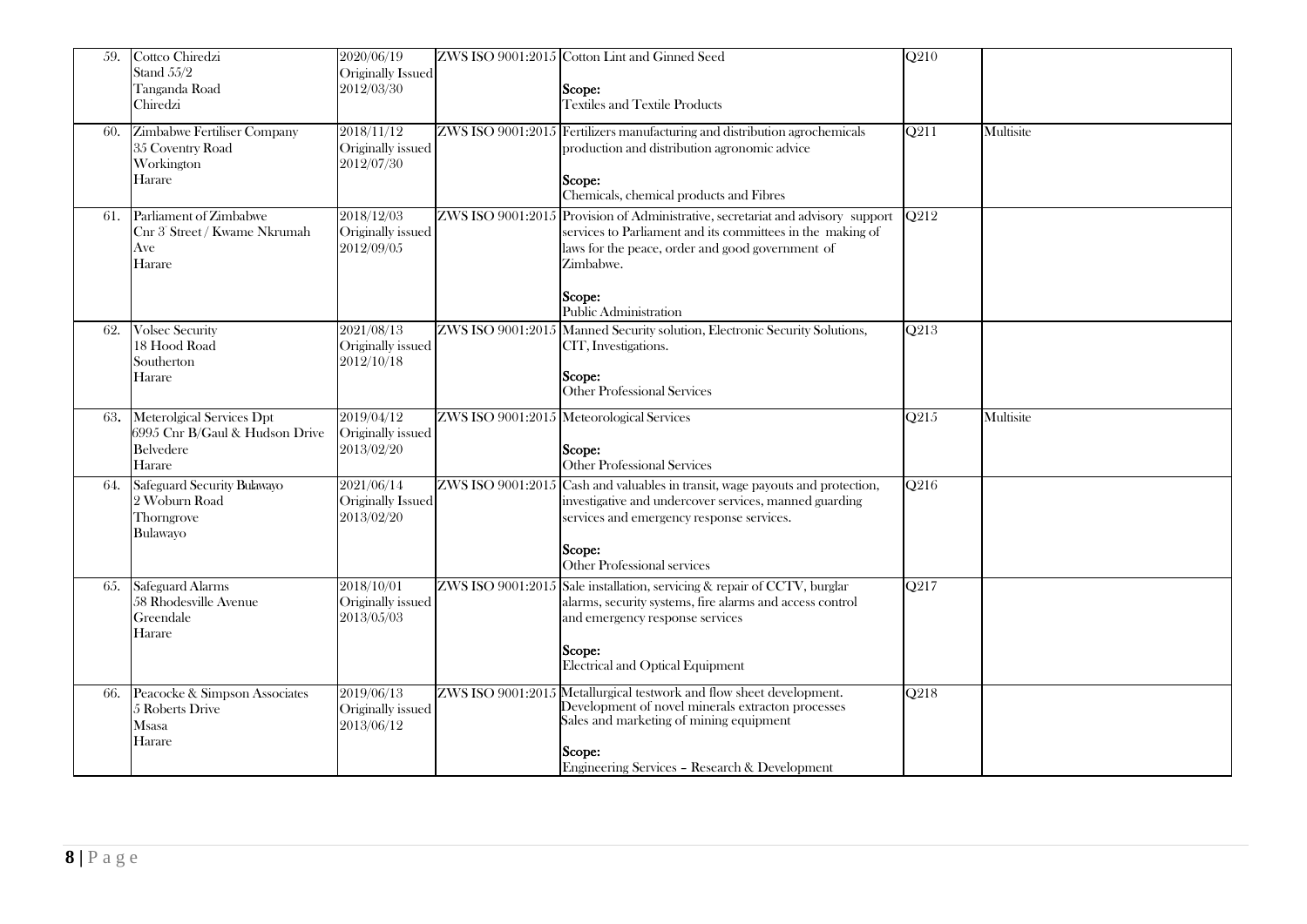| 67. | <b>Guardian Security</b><br>1 Sherwood Cresent<br>Waterfalls<br>Harare                                 | 2019/04/12<br>Originally issued<br>2013/06/12 |                                        | ZWS ISO 9001:2015 Security Services that include:<br>Cash in transit<br>Electronic Security and Rapid Response<br>Manned Security Guards<br>Private Investigations<br>Scope:<br><b>Other Professional Services</b> | $\overline{Q219}$ |                |
|-----|--------------------------------------------------------------------------------------------------------|-----------------------------------------------|----------------------------------------|--------------------------------------------------------------------------------------------------------------------------------------------------------------------------------------------------------------------|-------------------|----------------|
| 68. | <b>Integrated Properties</b><br>$6^{\circ}$ Floor<br>Greenbridge South<br>Eastgate<br>Harare           | 2019/10/29<br>Originally issued<br>2013/07/03 |                                        | ZWS ISO 9001:2015 Property Valuations, Construction Project Management,<br>Town Planning Consultancy, Property Management, Property<br>Sales<br>Scope:<br><b>Real Estate</b>                                       | $\overline{O221}$ |                |
| 69. | Cell Health Medical Fund<br><b>Ground Floor Finsure</b><br>House 84 - 86 K/Nkrumah<br>Harare           | 2019/04/12<br>Originally issued<br>2013/07/15 | ZWS ISO 9001:2015 Medical and Services | Scope:<br>Health and Social Work                                                                                                                                                                                   | $\overline{O222}$ | Multisite      |
| 70. | <b>Cell Insurance Company</b><br>2 Floor Finsure House<br>84 - 86 K/Nkrumah<br>Harare                  | 2019/04/12<br>Originally Issued<br>2013/07/15 |                                        | ZWS ISO 9001:2015 Insurance and Risk Management Services<br>Scope:<br>Financial Mediation                                                                                                                          | O <sub>223</sub>  | Multisite      |
| 71. | Central Beverages Company<br>Stand Number 506<br>Willowvale Industries<br>Harare                       | 2018/09/10<br>Originally Issued<br>2013/08/30 |                                        | ZWS ISO 9001:2015 Brewing, Packaging and Selling of Mahewu<br>Scope:<br>Food Beverages and tobaccos                                                                                                                | Q225              |                |
| 72. | <b>Squad Security</b><br>92 Kaguvi Street<br>Harare                                                    | 2018/01/18<br>Originally Issued<br>2014/04/01 |                                        | ZWS ISO 9001:2015 CIT Services, Reaction Services, Security Guard services,<br>Alarms Installations<br>Scope:<br>Other Professional Services                                                                       | O226              | <b>EXPIRED</b> |
| 73. | Delta Lagers<br>21 Manchester Road<br>Southerton<br>Harare                                             | 2021/07/27<br>Originally Issued<br>2014/04/01 |                                        | ZWS ISO 9001:2015 Manufacture of clear beer, bottling of clear beer, canning of<br>carbonated soft drinks & clear beer.<br>Scope:<br>Food Products, Beverages and Tobaccos                                         | Q227              |                |
|     | 74. Cargo Carriers<br>71 Woolwich Road<br>Willowvale<br>Harare                                         | 2020/05/08<br>Originally issued<br>2014/04/01 |                                        | ZWS ISO 9001:2015 Transport and Logistics<br>Scope:<br><b>Transport and Storage</b>                                                                                                                                | O <sub>229</sub>  |                |
| 75. | Group Air<br>1 Surrey House<br><b>JM Nkomo Road</b><br>Queensway Shopping Centre<br>Hatfield<br>Harare | 2020/11/12<br>Originally issued<br>2014/07/02 |                                        | ZWS ISO 9001:2015 Customs Clearing Shipping Forwarding Transport Logistics<br>and General Warehousing.<br>Scope:<br><b>Transport and Storage</b>                                                                   | O <sub>231</sub>  | Multisite      |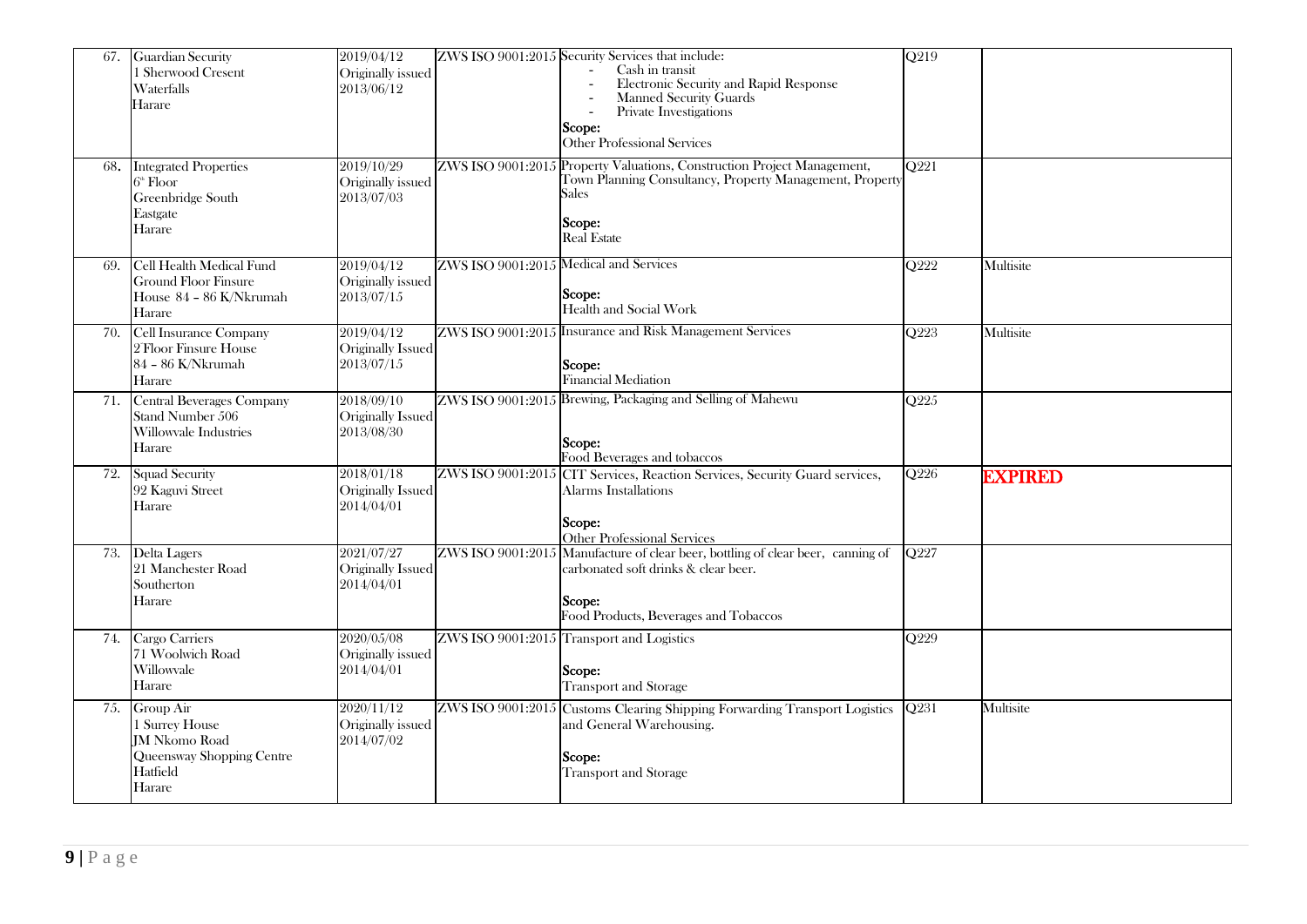| 76. | Easy Go Car Hire<br>Cnr 3 <sup>rd</sup> Street & Kwame Nkrumah<br>Harare                                           | 2021/08/13<br>Originally Issued<br>2014/09/09        |                                       | ZWS ISO 9001:2015 Car Hire & Driving School<br>Scope:<br>Transport & Storage                                                                                                              | $\overline{Q232}$ | Multisite                   |
|-----|--------------------------------------------------------------------------------------------------------------------|------------------------------------------------------|---------------------------------------|-------------------------------------------------------------------------------------------------------------------------------------------------------------------------------------------|-------------------|-----------------------------|
|     | 77. Twin Palms<br>113 Kwame Nkrumah Avenue<br>Harare                                                               | 2018/10/01<br>Originally Issued<br>2014/11/11        |                                       | ZWS ISO 9001:2015 Medical diagnostic Centre. Consultation and laboratory<br>services<br>Scope:<br>Health and Social Work                                                                  | Q234              |                             |
| 78. | Chloride Zimbabwe<br>2 Newcastle Road<br>Workington<br>Harare                                                      | 2018/11/12<br>Originally Issued<br>2014/11/21        | ZWS ISO 9001:2015 Lead Acid Batteries | Scope:<br>Chemicals, chemical products and fibre                                                                                                                                          | Q235              |                             |
| 79. | <b>Anchor Industries</b><br>Fleetline House, Scott Rd<br><b>Ginnery Corner, Blantyre</b><br>P.O Box 5525<br>Malawi | 2018/04/17<br>Originally Issued<br>2014/11/21        |                                       | ZWS ISO 9001:2015 Plastics products IDPE and HDPE<br>Scope:<br><b>Rubber and Plastic Products</b>                                                                                         | $\overline{Q236}$ | <b>EXPIRED</b>              |
|     | <b>High Perfomance Lubes</b><br><b>6 Barking Road</b><br>Willowvale<br>Harare                                      | 2018/04/17<br><b>Originally Issued</b><br>2014/12/12 |                                       | ZWS ISO 9001:2015 Receipting warehousing storage and distribution of packed<br>finished products of petroleum lubricants and filters.<br>Scope:<br>Chemicals, chemical products and fibre | Q <sub>238</sub>  | WITHDRAWN<br>2021/02/17     |
|     | 80. Gyproc Saint Gobain<br>2 Delport Road<br>Cleveland Park<br><b>Msasa</b><br>Harare                              | 2020/09/22<br>Originally issued<br>2014/12/12        |                                       | ZWS ISO 9001:2015 Rhinoset, Rhinobond, Rhinocore bond, Rhinomould<br>Scope:<br>Chemicals, chemical products and fibre                                                                     | Q <sub>239</sub>  |                             |
| 81. | <b>Trust Me Security</b><br>87 Livingstone Avenue<br>Harare                                                        | 2018/08/16<br>Originally Issued<br>2014/12/12        |                                       | ZWS ISO 9001:2015 CIT Services, Reaction Services, Security Guard services,<br>Alarms Installations<br>Scope:<br>Other Professional services                                              | $\overline{Q241}$ |                             |
| 82. | Paramount Exports<br>14 Plymouth Road<br>Southerton<br>Harare                                                      | 2018/04/09<br>Originally Issued<br>2015/01/29        |                                       | ZWS ISO 9001:2015 Manufacturers of workwear, school wear and casual<br>clothing. Manufacturers of elastics & tapes. Retail sales.<br>Scope:<br><b>Textile and Textile Products</b>        | O <sub>242</sub>  | Multisite<br><b>EXPIRED</b> |
| 83. | Chitkem Security<br>117 Harare Drive<br>Marlborough<br>Harare                                                      | 2021/07/27<br>Originally Issued<br>2015/05/15        |                                       | ZWS ISO 9001:2015 CIT Services, Reaction Services, Security Guard services,<br>Alarms Installations<br>Scope:<br>Other Professional services                                              | Q243              |                             |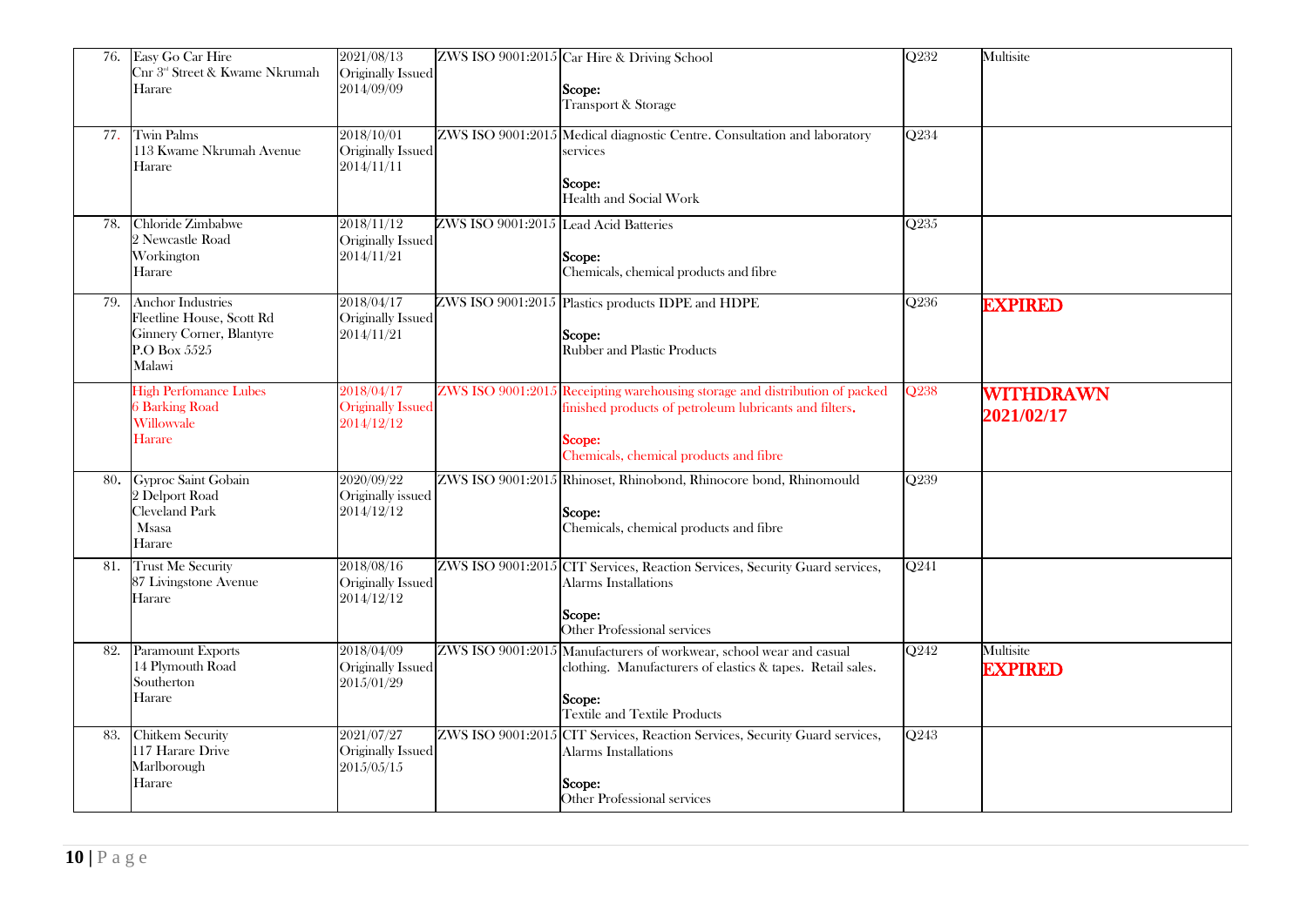| 84. | Professional Security<br>2 Chishawasha Road<br>Umwinsdale<br>Harare                                                                    | 2021/08/13<br>Originally Issued<br>2015/07/28        |                                  | ZWS ISO 9001:2015 General Security Services, CIT Services, Rapid Response<br>Alarms and Electronics.<br>Scope:<br>Other Professional services                                    | Q244              |                         |
|-----|----------------------------------------------------------------------------------------------------------------------------------------|------------------------------------------------------|----------------------------------|----------------------------------------------------------------------------------------------------------------------------------------------------------------------------------|-------------------|-------------------------|
|     | Celebration Ministries International<br>162 Swan Drive<br><b>Borrowdale</b><br><b>Harare</b>                                           | 2018/05/30<br><b>Originally Issued</b><br>2015/07/28 | ZWS ISO 9001:2015                | Administration Services to the Pastoral Team.<br>Scope:<br><b>Other Professional Services</b>                                                                                    | Q245              | WITHDRAWN<br>2021/02/17 |
| 85. | <b>Bulawayo Mining Company</b><br>Howmine<br>Old Tuli Road<br>Bulawayo                                                                 | 2021/08/27<br>Originally Issued<br>2015/09/15        | $ZWS$ ISO 9001:2015 Gold Bullion | Scope:<br>Mining and Quarrying                                                                                                                                                   | Q246              |                         |
| 86. | Carnaud Metal Box<br>36 Cnr Auckland & Highfield Rds<br>Southerton<br>Harare                                                           | 2018/10/01<br>Originally Issued<br>2015/10/12        |                                  | ZWS ISO 9001:2015 Packaging Manufacturing Plastic Products and Metal<br>Packaging Products<br>Scope:<br><b>Rubber and Plastic Products</b>                                       | $\overline{Q247}$ |                         |
| 87. | <b>Integrated Hygiene Systems</b><br>Harrow Road<br><b>Business Complex Bay 21</b><br>Cnr Harrow Road/ Martin Drive<br>Msasa<br>Harare | 2018/09/10<br>Originally Issued<br>2015/10/12        |                                  | ZWS ISO 9001:2015 Manufacturing and Selling of Cleaning Chemicals<br>Scope:<br>Chemicals, chemical products and fibre                                                            | Q248              |                         |
| 88. | <b>RAMS</b> Security<br>181 Samora Machel<br>Belvedere<br>Harare                                                                       | 2018/10/01<br>Originally Issued<br>2015/10/12        |                                  | ZWS ISO 9001:2015 CIT Services Security Guard services<br>Scope:<br>Other Professional Services                                                                                  | Q249              |                         |
| 89. | <b>Tregers Plastics</b><br><b>Newport Street</b><br>Bulawayo                                                                           | 2021/07/27<br>Originally Issued<br>2015/12/14        |                                  | ZWS ISO 9001:2015 Printing & Packaging UPVC Pipes Flexible packaging.<br>UPVC Pipes, Poly Pipes (CHDPE/ LDPE) and Hose<br>Pipes.<br>Scope:<br><b>Rubber and Plastic Products</b> | Q250              |                         |
| 90. | Delta Bon Accord<br>1 Bon Accord<br>Cnr Khami Road<br>Westondale<br>Bulawayo                                                           | 2021/07/27<br>Originally Issued<br>2016/02/03        |                                  | ZWS ISO 9001:2015 Sparkling Beverages in NRPET and GRB<br>Scope:<br>Food Products, Beverages and Tobaccos                                                                        | $\overline{Q252}$ |                         |
| 91. | <b>Entomon Insects</b><br>527 Off Empowerment Way<br>Willowvale<br>Harare                                                              | 2019/06/11<br>Originally Issued<br>2016/02/02        |                                  | ZWS ISO 9001:2015 Fumigation of commodities.<br>Spraying pesticides against insects pests.<br>Rodent Baiting.<br>Scope:<br>Chemicals, chemical products and fibre                | $Q$ 254           |                         |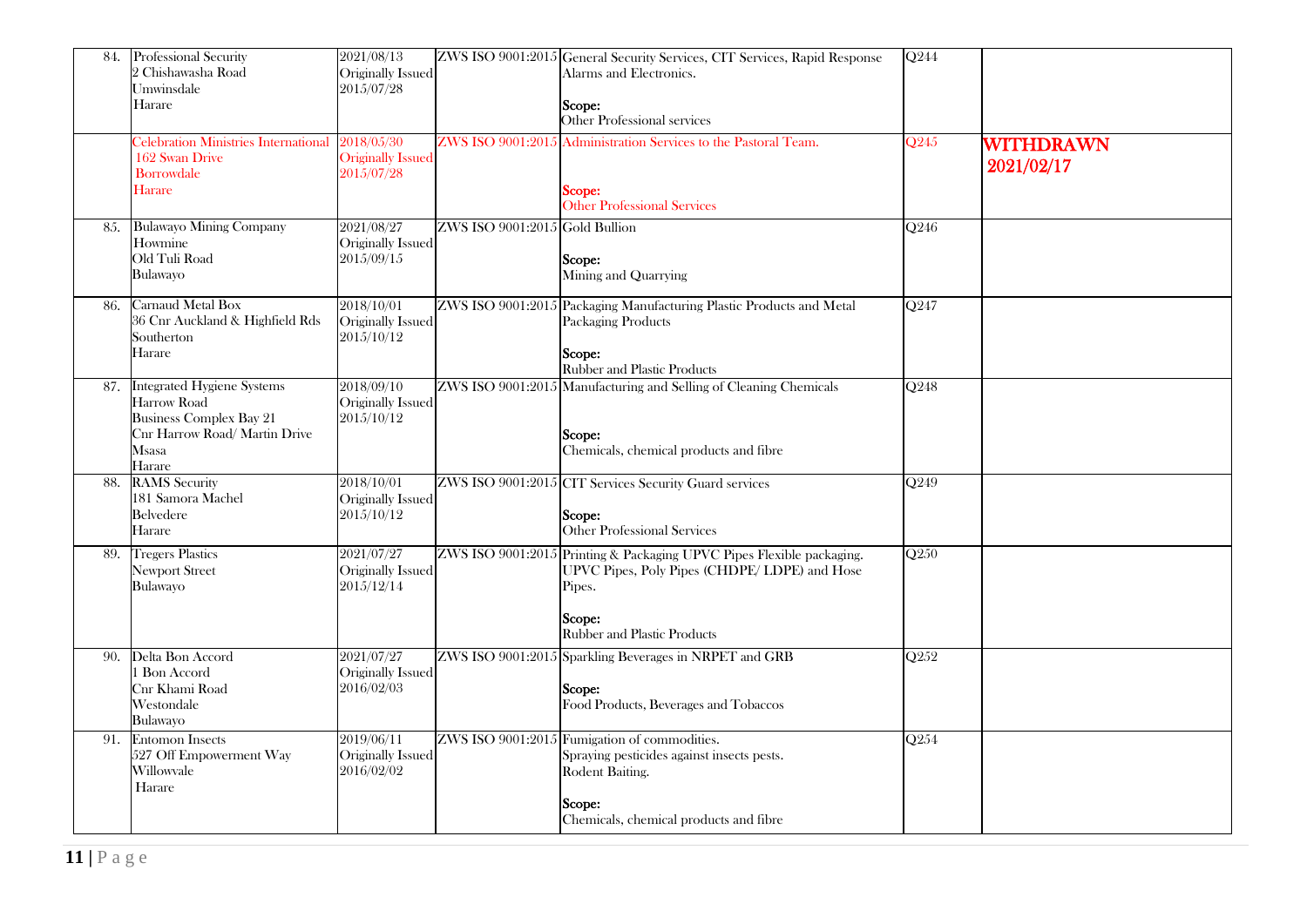| 92. | <b>Guard Alert</b><br>Harare 10 Nuffield Road<br>Southerton<br>Harare                               | 2018/09/10<br>Originally Issued<br>2016/04/07 |                   | ZWS ISO 9001:2015 Cash and valuables in transit, wage payouts and protection,<br>investigative and undercover services, manned guarding<br>services and emergency response services.<br>Scope:<br>Other Professional services | $\overline{Q255}$ |                           |
|-----|-----------------------------------------------------------------------------------------------------|-----------------------------------------------|-------------------|-------------------------------------------------------------------------------------------------------------------------------------------------------------------------------------------------------------------------------|-------------------|---------------------------|
| 93. | Radio Solutions<br>4 Beit Avenue<br><b>Milton Park</b><br>Harare                                    | 2018/10/01<br>Originally Issued<br>2016/04/07 | ZWS ISO 9001:2015 | Supply, Installation, Servicing and maintenance of CCTV<br>systems, access control systems intruder alarms, two way<br>radios ict solutions.<br>Scope:<br>Electrical and Optical Equipment                                    | Q256              |                           |
| 94. | <b>Beitbridge Juicing Company</b><br>Mazunga Estates<br>Mazunga<br>Beitbridge                       | 2018/11/12<br>Originally Issued<br>2016/06/21 |                   | ZWS ISO 9001:2015 Citrus fruit Juice Extraction and packaging<br>Scope:<br>Food Products, Beverages and Tobaccos                                                                                                              | Q260              |                           |
| 95. | Champions Insurance<br>1 Mold Cresent<br>Kensington<br>Harare                                       | 2018/06/14<br>Originally Issued<br>2016/08/16 |                   | ZWS ISO 9001:2015 Insurance and Risk Management Services<br>Scope:<br>Financial Mediation                                                                                                                                     | Q263              | <b>EXPIRING JUNE 2021</b> |
| 96. | Original Technology<br>21 Colenbrander Rd<br><b>Milton Park</b><br>Harare                           | 2021/07/27<br>Originally Issued<br>2016/09/19 |                   | ZWS ISO 9001:2015 Manufacturing of underground roof bolts, tendon straps<br>mechanical anchors and shepherd crooks.<br>Scope:<br><b>Engineering Services</b>                                                                  | Q264              | Multisite                 |
| 97. | Petrecozim<br>41 Dover Road<br>Ardbennie<br>Harare                                                  | 2019/04/12<br>Originally Issued<br>2016/09/16 |                   | ZWS ISO 9001:2015 Recycled pet flakes plastics scrap.<br>Scope:<br><b>Rubber &amp; Plastics</b>                                                                                                                               | $\overline{Q266}$ |                           |
| 98. | <b>Zent Transport</b><br>No. 1 Harare Drive Cnr<br>Harare / Willowvale Road<br>Southerton<br>Harare | 2019/08/08<br>Originally Issued<br>2016/09/19 |                   | ZWS ISO 9001:2015 Servicing and repairs of vehicles, abnormal load movement,<br>freight services, crane hiring services.<br>Scope:<br><b>Engineering Services</b>                                                             | O <sub>267</sub>  |                           |
| 99. | Flowshawn Investment<br>11 Farum Avenue<br>Eastlea<br>Harare                                        | 2020/03/03<br>Originally Issued<br>2016/11/04 |                   | ZWS ISO 9001:2015 Food production and service<br>Scope:<br>Hotels and Restaurants                                                                                                                                             | Q268              |                           |
|     | 100. Diagnostic Lab Suppliers<br>15 Northampton Cresent<br>Eastlea<br>Harare                        | 2018/11/12<br>Originally Issued<br>2016/11/04 |                   | ZWS ISO 9001:2015 Retailing of medical and diagnostic equipment, reagents and<br>accessories<br>Scope:<br>Wholesale and Retailing                                                                                             | Q <sub>269</sub>  |                           |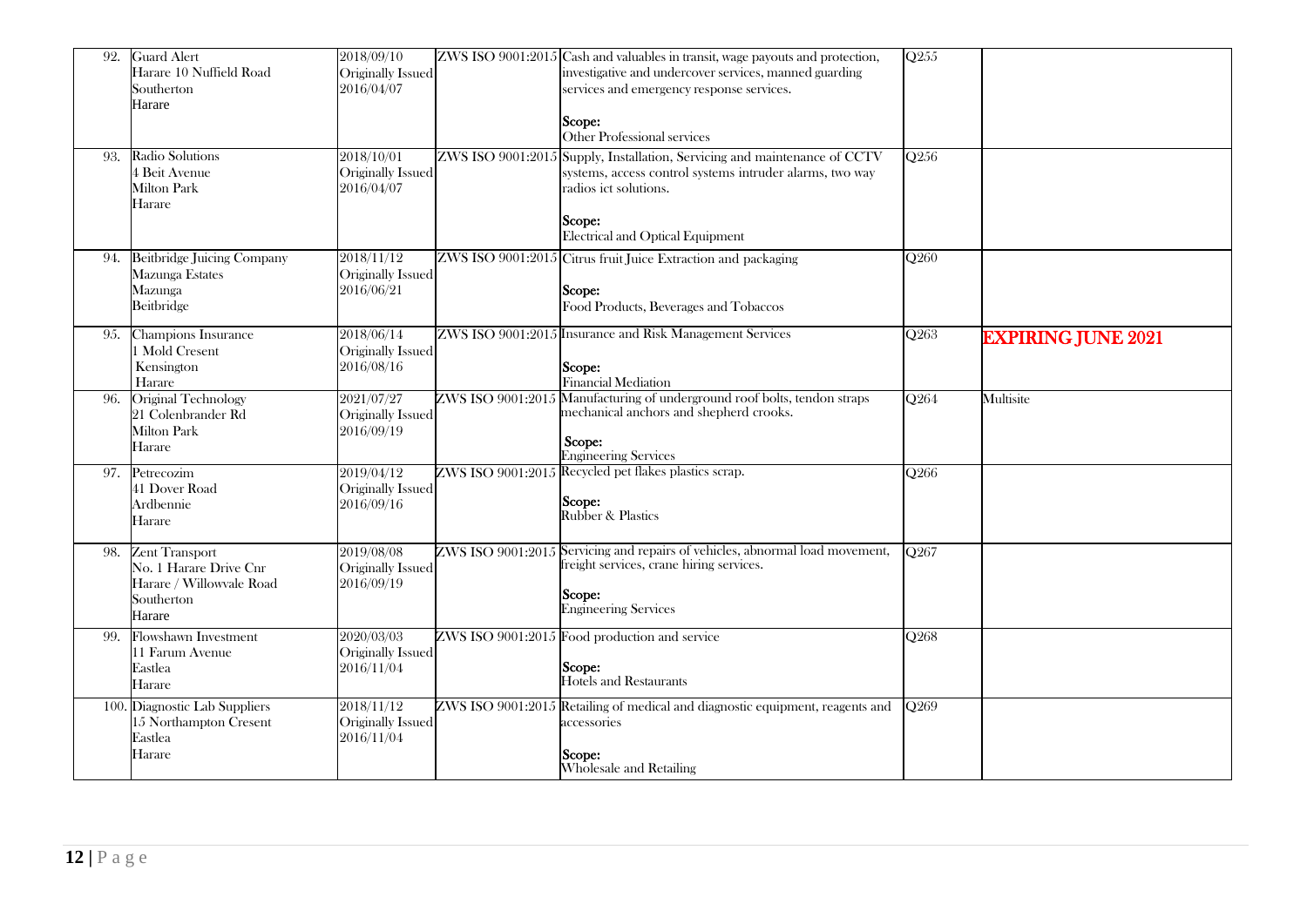| 101. Petrotrade<br>100 Leopald Takawira Rd<br>Harare                                             | 2018/10/01<br>Originally Issued<br>2016/11/11 |                                        | ZWS ISO 9001:2015 Receiving and distribution of petroleum products<br>Scope:<br>Wholesale and Retail Trade; Transport & storage                                                                            | $\overline{Q270}$ |
|--------------------------------------------------------------------------------------------------|-----------------------------------------------|----------------------------------------|------------------------------------------------------------------------------------------------------------------------------------------------------------------------------------------------------------|-------------------|
| 102 National Oil Company<br>100 Leopold Takawira<br>4 <sup>th</sup> Floor Noczim House<br>Harare | 2018/10/01<br>Originally Issued<br>2016/12/15 |                                        | $ZWS$ ISO 9001:2015 Pipeline transportation handling and storage and despatch of $Q272$<br>petroleum Product (Petro, diesel, Jet AI, Ethanol and Paraffin<br>Scope:                                        |                   |
| 103. Realstar Security<br>66 Mchelery Avenue<br>Msasa<br>Harare                                  | 2018/10/01<br>Originally Issued<br>2017/03/09 | ZWS ISO 9001:2015 Security Services    | Chemicals, Chemical Products and Fibres<br>Scope:<br>Other Professional Services                                                                                                                           | $\overline{Q273}$ |
| 104. Pacific Cigarettes Co.<br>Savanna Park<br>424 Gleneagles Road<br>Willowvale                 | 2020/05/08<br>Originally Issued<br>2017/03/09 |                                        | ZWS ISO 9001:2015 Cigarettes Manufacturing<br>Scope:<br>Food Products, Beverages and Tobaccos.                                                                                                             | Q274              |
| 105. Bitumen World<br>30 George Avenue<br>Msasa<br>Harare                                        | 2020/01/29<br>Originally Issued<br>2017/03/09 |                                        | ZWS ISO 9001:2015 Civil Engineering Services<br>Scope:<br>Construction                                                                                                                                     | $\overline{Q275}$ |
| 106. Misfort Investments<br>33 Airdrie Road<br>Eastlea<br>Harare                                 | 2020/05/08<br>Originally Issued<br>2017/05/10 |                                        | ZWS ISO 9001:2015 Tax training, Zimra Represantative, Monthly & Annual tax returns,<br>Zimra Assessment, Review, Tax Advice, Tax Planning, Company<br>Registration<br>Scope:<br><b>Financial Mediation</b> | $\overline{Q277}$ |
| 107. Oswell Security<br>54 Central Avenue<br>Harare                                              | 2020/11/12<br>Originally Issued<br>2017/08/28 | ZWS ISO 9001:2015 Security Services    | Scope:<br><b>Other Professional Services</b>                                                                                                                                                               | Q280              |
| 108. IP Security<br>17 Walterhill Avenue<br>Eastlea<br>Harare                                    | 2020/12/10<br>Originally Issued<br>2017/08/28 | ZWS ISO 9001:2015 Security Services    | Scope:<br><b>Other Professional Services</b>                                                                                                                                                               | O282              |
| 109. Nash Paints (State Vice)<br>41 Kelvin North<br>Graniteside<br>Harare                        | 2018/10/01<br>Originally Issued<br>2017/09/15 | ZWS ISO 9001:2015 Paints Manufacturing | Scope:<br>Chemicals, Chemical Products and Fibres                                                                                                                                                          | $\overline{Q284}$ |
| 110. Kango Products<br><b>Kango Division</b><br><b>Newport Street</b><br>Bulawayo                | 2020/08/07<br>Originally Issued<br>2017/09/15 |                                        | ZWS ISO 9001:2015 Design, Development, manufacture and sales of aluminium<br>ware enamel hollowware and electrical / gas appliances<br>Scope:<br>Electrical and Optical Equipment                          | $\overline{Q285}$ |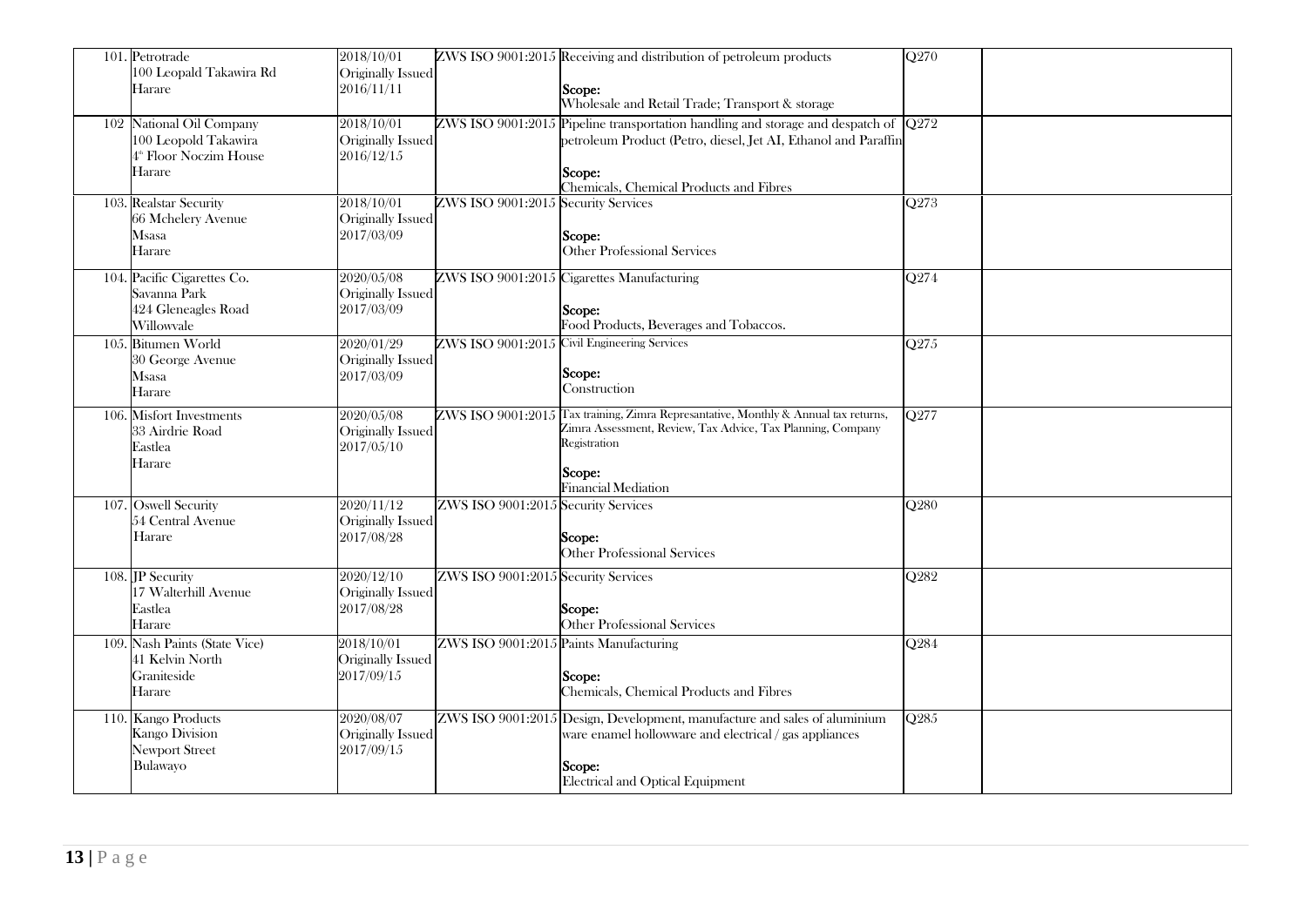| 111. Positive Solution<br>Ikea Botswana<br>Plot 1265 Old Lobatse Road<br>Gaborone<br>Botswana<br>112. Curechem Zambia<br>Plot #1692 Lumumba Road<br>Light Industrial Area<br>Lusaka<br>Zambia | 2020/11/24<br>Originally Issued<br>2017/10/27<br>2021/03/11<br>Originally Issued<br>2017/10/27 |                                      | ZWS ISO 9001:2015 For all injection moulded products for example: Plastic<br>school chairs, beverages crates, plastic pellets, domestic plastic<br>ware, school furniture etc.<br>Scope:<br><b>Rubber and Plastic Products</b><br>ZWS ISO 9001:2015 Sales & Distribution of Industrial & Mining Chemicals, Agro<br>Chemicals, Water Treatment Chemicals.<br>Scope:<br>Chemicals, Chemical Products and Fibres | Q287<br>O <sub>288</sub> |                            |
|-----------------------------------------------------------------------------------------------------------------------------------------------------------------------------------------------|------------------------------------------------------------------------------------------------|--------------------------------------|---------------------------------------------------------------------------------------------------------------------------------------------------------------------------------------------------------------------------------------------------------------------------------------------------------------------------------------------------------------------------------------------------------------|--------------------------|----------------------------|
| 113. Dendairy Limited<br>Stand Number 956<br>Clyde Road<br><b>Kwekwe</b>                                                                                                                      | 2021/05/31<br>Originally Issued<br>2017/10/27                                                  |                                      | ZWS ISO 9001:2015 Milk and Milk products processed and packed.<br>Non-milk Beverages processed and packed<br>Scope:<br>Milk and dairy, preparations and products                                                                                                                                                                                                                                              | Q289                     |                            |
| 114. Modern Security<br>230 Samora Machel Avenue<br>Harare                                                                                                                                    | 2021/01/14<br>Originally Issued<br>2018/01/18                                                  |                                      | ZWS ISO 9001:2015 Valuables in transit, rapid response alarms, CCTV and<br>access control security consultants, investigations and crowd<br>controls.<br>Scope:<br><b>Other Professional Services</b>                                                                                                                                                                                                         | $\overline{Q290}$        |                            |
| 115. PPC Zimbabwe Hre Plant<br>Crn 13 Avenue / Main Street<br>Bulawayo                                                                                                                        | 2021/04/30<br>Originally Issued<br>2018/01/18                                                  | ZWS ISO 9001:2015 Cement manufacture | Scope:<br>Concrete, cement, lime plaster etc                                                                                                                                                                                                                                                                                                                                                                  | Q291                     |                            |
| 116. Windmill<br>22km Peg Lomagundi Rd & St<br>Marnocks<br>Mt Hampden<br>Harare                                                                                                               | 2021/04/09<br>Originally Issued<br>2018/03/08                                                  |                                      | ZWS ISO 9001:2015 Fertiliser Plant, Stockfeeds Plant, Agrochemicals Plant,<br>Maintenance Workshop and Administration<br>Scope:<br>Chemicals, chemical products and fibres                                                                                                                                                                                                                                    | Q292                     | Multisite                  |
| 117. Zimbabwe Grain Bag<br>11 Dunlop Road<br>Bulawayo                                                                                                                                         | 2018/04/17                                                                                     |                                      | ZWS ISO 9001:2015 Woven Polypropylene Packaging<br>Scope:<br>Rubber & Plastic Products                                                                                                                                                                                                                                                                                                                        | Q293                     | <b>EXPIRING APRIL 2021</b> |
| 118. Nashua<br>5 Edison Cresent<br>Graniteside<br>Harare                                                                                                                                      | 2021/04/09<br>Originally Issued<br>2018/04/23                                                  |                                      | ZWS ISO 9001:2015 Distribution & Servicing of office Automation Solution.<br>Scope:<br><b>Information &amp; Technology</b>                                                                                                                                                                                                                                                                                    | Q294                     | Multisite                  |
| 119. ZPC Group<br>12 <sup>th</sup> Floor Megatt House<br>44 Samora Machel<br>Harare                                                                                                           | 2021/05/26<br>Originally Issued<br>2018/05/30                                                  |                                      | ZWS ISO 9001:2015 Electricity Generation<br>Scope:<br><b>Electricity Supply</b>                                                                                                                                                                                                                                                                                                                               | Q295                     | Multisite                  |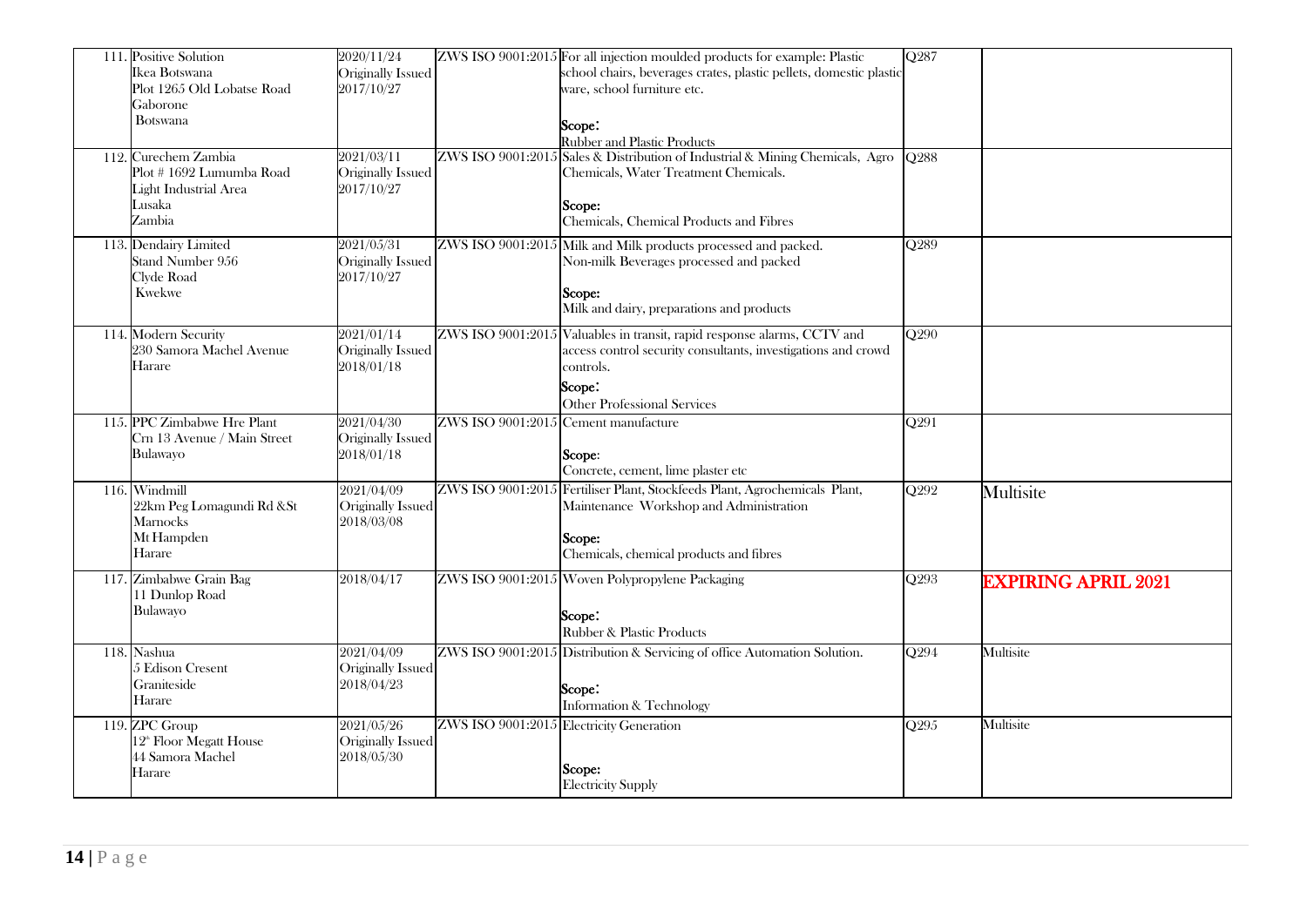| 120. Shearwater Bungee<br>T/A shearwater adventures<br>Victoria Bridge<br>P. O. Box 125<br>Victoria falls  | 2021/08/27<br>Originally Issued<br>2018/05/30 |                                 | ZWS ISO 9001:2015 Bungee jumping, Bridge Swing, Bridge Slide and Bridge<br>Tour<br>Scope:<br><b>Hotels and Restaurants</b>                                                                       | Q296              |                           |
|------------------------------------------------------------------------------------------------------------|-----------------------------------------------|---------------------------------|--------------------------------------------------------------------------------------------------------------------------------------------------------------------------------------------------|-------------------|---------------------------|
| 121. Zimbabwe Int. Trade Fair<br>1 Hillside Road<br>Bulawayo                                               | 2018/05/30                                    |                                 | ZWS ISO 9001:2015 Exhibitions and events management, consultancy, venue<br>hire services, stand building services.<br>Scope:<br><b>Other Professional Services</b>                               | $\overline{Q297}$ | <b>EXPIRING MAY 2021</b>  |
| 122. Sino Zimbabwe<br><b>Indiva Siding</b><br>P. O Box 1034<br>Gweru                                       | 2021/05/31<br>Originally Issued<br>2018/05/30 |                                 | ZWS ISO 9001:2015 Manufacturing of clinker & cement products.<br>Scope:<br>Concrete, cement, lime plaster etc                                                                                    | Q300              |                           |
| 123. Delta Chitungwiza Brewery<br>10 Seke Mutema Road<br>Zengeza<br>Chitungwiza                            | 2018//06/14                                   |                                 | ZWS ISO 9001:2015 Alcoholic beverages opaque beer packed in PET bottles of<br>1.25Litres and 1Litre (Flavoured)<br>Scope:<br>Food Products, Beverages and Tobaccos.                              | Q301              | <b>EXPIRING JUNE 2021</b> |
| 124. Masimba Holdings<br>44 Tilbury Road<br>Willowyale<br>Harare                                           | 2018/07/09                                    |                                 | ZWS ISO 9001:2015 All Operations of Murray & Roberts in Zimbabwe<br>Scope:<br>Construction                                                                                                       | Q302              | <b>EXPIRING JULY 2021</b> |
| 125. Monarch Steel<br>Treger Products Pvt Ltd Monarch<br><b>Steel Division</b><br>208 Khami Rd<br>Bulawayo | 2018/07/09                                    |                                 | ZWS ISO 9001:2015 Windows frames, door frames, solar water heaters, electrical<br>tea urns, wheelbarrows, fly screens<br>Scope:<br>Fabricated Metal Products & Electrical & Optical<br>Equipment | Q303              | <b>EXPIRING JULY 2021</b> |
| 126. Delta Chibuku Brewery<br>Cnr Plymouth & Auckland Rds<br>Southerton<br>Harare                          | 2018/07/09                                    |                                 | ZWS ISO 9001:2015 Alcoholic beverages opaque beer packed in PET bottles of<br>1.25Litres and 1Litre (Flavoured)<br>Scope:<br>Food Products, Beverages and Tobaccos.                              | Q304              | <b>EXPIRING JULY 2021</b> |
| 127. PSMI Renal Unit<br>2 <sup>nd</sup> Flr Parkview Hospital<br>56 Baines Avenue<br>Harare                | 2018/08/16                                    |                                 | ZWS ISO 9001:2015 Dialysis Care, Renal Clinic, Dialysis Access, Catheter<br>Insertion.<br>Scope:<br>Health and Social Work                                                                       | Q306              |                           |
| 128. GMB - Country Feeds<br>221 - 222 Endeavour Road<br>Norton                                             | 2018/08/16                                    | ZWS ISO 9001:2015 Poultry feeds | Scope:<br>Food Products, Beverages and Tobaccos.                                                                                                                                                 | $\overline{Q}307$ |                           |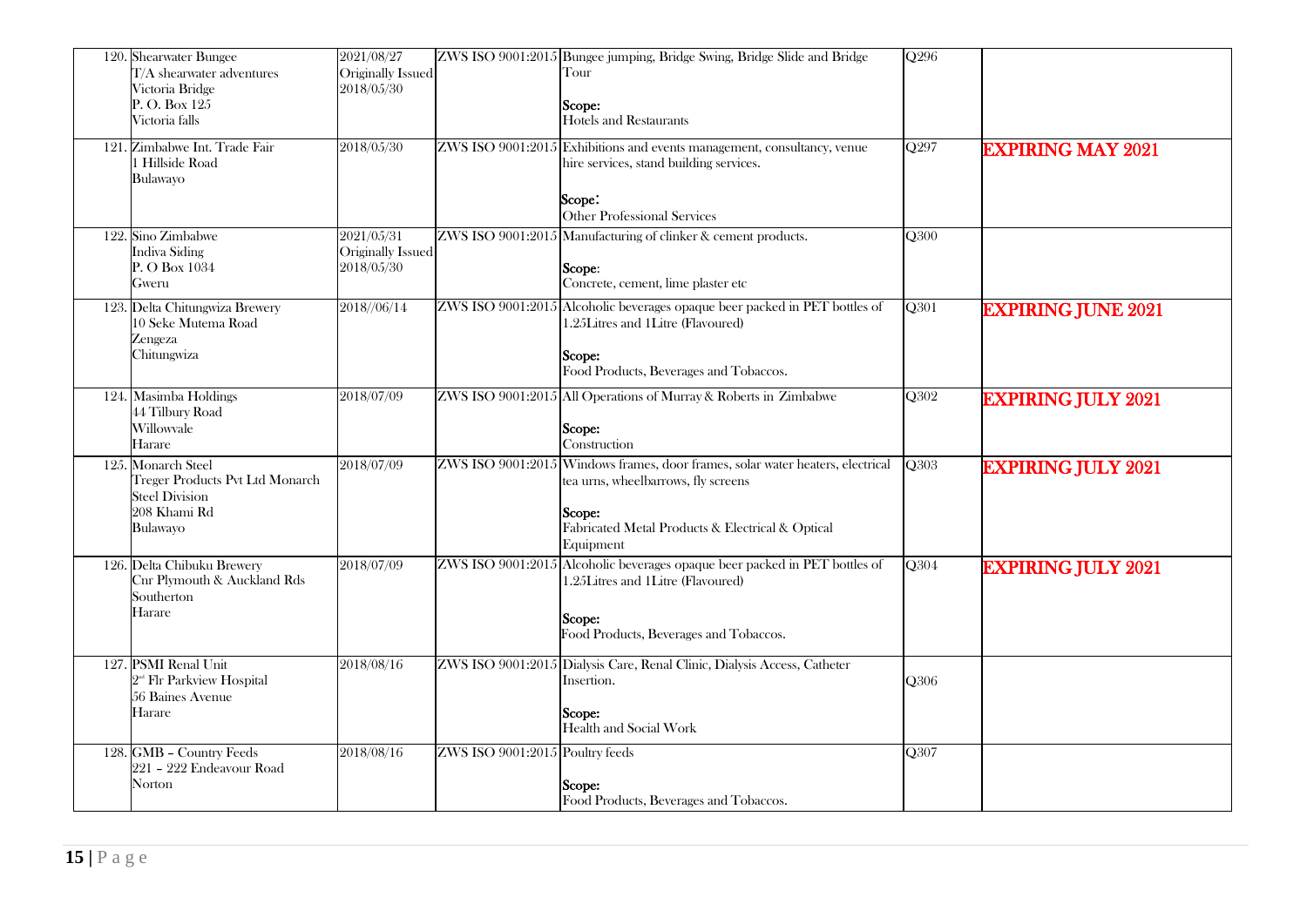| 129. CAPS Pharmaceticuals<br>21 Manchester Road<br>Southerton<br>Harare                                         | 2018/09/10 | ZWS ISO 9001:2015 Pharmaceuticals Manufacturing, Consumer Products,<br>Laboratory services<br>Scope:<br>Pharmaceuticals                                                                    | Q308              |           |
|-----------------------------------------------------------------------------------------------------------------|------------|--------------------------------------------------------------------------------------------------------------------------------------------------------------------------------------------|-------------------|-----------|
| 130. Proplastics<br>P.O. Box CY 2525<br>Causeway<br>Harare                                                      | 2018/09/10 | ZWS ISO 9001:2015 Extrusion Of Mpvc, Upvc, Hdpe And Ldpe Pipes And<br>Injection Moulding Of Related Fittings<br>Scope:<br><b>Rubber and Plastics Products</b>                              | Q309              |           |
| 131. Providence Human Capital<br>20 Cambridge Road<br>Avondale<br>Harare                                        | 2018/09/10 | ZWS ISO 9001:2015 Statutory Payments And Returns, Licences, Taxation<br>Documents, Municipal Registration<br>Scope:<br><b>Other Professional Services</b>                                  | Q310              |           |
| 132. BOC<br>Cnr Hullroad & Birmingham<br>Workington.<br>Harare                                                  | 2018/10/01 | ZWS ISO 9001:2015 Manufacturing of gates and wielding equipment distribution<br>of BOC products and compression of gates into cylinder<br>and sales.<br>Scope:<br>Gas Supply               | O311              |           |
| 133. Gilta Security<br>20 Glenara Avenue<br>Eastlea<br><b>Harare</b>                                            | 2018/10/01 | <b>ZWS ISO 9001:2015 Manned Security Services</b><br>Scope:<br><b>Other Professional Services</b>                                                                                          | O312              | SUSPENDED |
| 134. Hygienic Services<br>1 Argyll Drive<br>Newlands<br>Harare                                                  | 2018/12/03 | ZWS ISO 9001:2015 Office, Carpet Cleaning, Pest Control, Mobile Toilets Hire,<br>Janitorial Suppliers, Garden Maintenance and Window<br>Cleaning<br>Scope::<br>Other Professional Services | Q313              |           |
| 135. Nokel Security<br>40A Jason Moyo Street<br>Bulawayo                                                        | 2018/12/03 | ZWS ISO 9001:2015 Security Guard, CIT and Undercover Services.<br>Scope:<br>Other Professional Services                                                                                    | Q314              |           |
| 136. Delta Technical Institute<br>Manchester Road<br>Harare                                                     | 2019/03/04 | ZWS ISO 9001:2015 Recruiting and Placement and Training and upskilling<br>Scope:<br>Other Professional Services                                                                            | $\overline{Q317}$ |           |
| 137. Zim. Energy Regulatory Authority<br>45 S/Machel Avenue<br>14 <sup>th</sup> Floor, Century Towers<br>Harare | 2019/03/04 | ZWS ISO 9001:2015 Technical and Economic Regulations of Energy Sector.<br>Stakeholder Advisory and Engagement. Administration<br>Scope:<br>Other Professional Services                     | Q318              |           |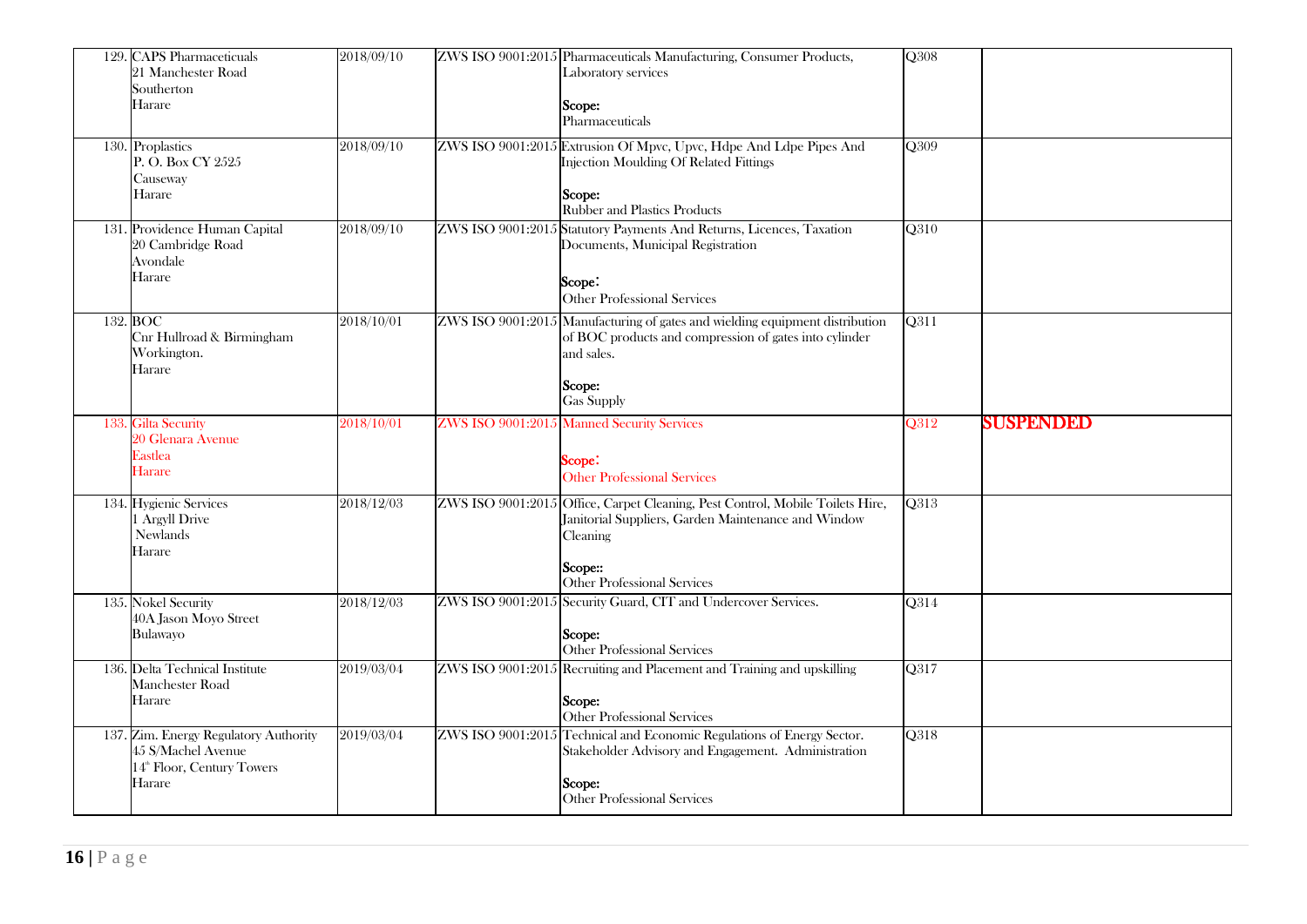| 138. Zimplow T/A Mealie Brand<br><b>Steelworks Road</b><br>Bulawayo<br>139. Medicines Control Authority of Zim. 2019/03/04<br>106 Baines Avenue,<br>Harare | 2021/01/14<br>Originally Issued<br>2019/03/04 |                                  | ZWS ISO 9001:2015 Design, source Manufacture Market and distribute<br>Agricultural Implements. Hoes and other related metal<br>products.<br>Scope:<br><b>Fabricated Metal Products</b><br>ZWS ISO 9001:2015 Medicines Regulation Licencing of Clinics and Phamarcist.<br>Scope:<br>Chemicals, Chemical Products and Fibres | Q319<br>Q320      |
|------------------------------------------------------------------------------------------------------------------------------------------------------------|-----------------------------------------------|----------------------------------|----------------------------------------------------------------------------------------------------------------------------------------------------------------------------------------------------------------------------------------------------------------------------------------------------------------------------|-------------------|
| 140. Delta Sparkling Beverages<br>Cnr Cripps Seke Roads<br>Graniteside<br>Harare                                                                           | 2021/03/11<br>Originally Issued<br>2019/03/04 |                                  | ZWS ISO 9001:2015 Sparkling Beverages- Coke, Fanta, Sprite, Sparletta,<br>Schweppes.<br>Scope:<br>Food Products, Beverages and Tobaccos                                                                                                                                                                                    | Q321              |
| 141. Luipardal Investments<br>54 Martin drive<br>Msasa<br>Harare                                                                                           | 2019/04/10                                    |                                  | ZWS ISO 9001:2015 Manufacturing of Body Products.<br>Scope:<br>Chemicals, Chemical Products and Fibres                                                                                                                                                                                                                     | $\overline{Q322}$ |
| 142. Agricura<br>62 Birmingham Road<br>Southerton<br>Harare                                                                                                | 2019/06/11                                    |                                  | ZWS ISO 9001:2015 Agrochemical and Veternary Products Production<br>Scope:<br>Chemicals, Chemical Products and Fibres                                                                                                                                                                                                      | Q323              |
| 143. Lableflex<br>38 Edison Cresent<br>Graniteside<br>Harare                                                                                               | 2019/06/13                                    | ZWS ISO 9001:2015 Label Printing | Scope:<br>Printing                                                                                                                                                                                                                                                                                                         | Q324              |
| 144. Brising Security PVT LTD<br>105 Hillside road<br>Hillside<br>Harare                                                                                   | 2019/08/08                                    |                                  | ZWS ISO 9001:2015 Guarding services, Cash in transit, CCTV Installation, Rapid<br>Response services, Security Alarms, Electric Fence,<br>Investigations.<br>Scope:<br><b>Other Professional Services</b>                                                                                                                   | Q325              |
| 145. Mutare Bottling Company<br>18 Riverside Road<br>Mutare                                                                                                | 2019/08/08                                    |                                  | ZWS ISO 9001:2015 Raw Materials receiving and storage<br>Scope:<br>Food Products, Beverages and Tobaccos                                                                                                                                                                                                                   | Q326              |
| 146. Zimbabwe Consolidated Diamond<br>Company<br>35 - 37 Cosham Road<br>Borrowdale<br>Harare                                                               | 2019/08/08                                    |                                  | ZWS ISO 9001:2015 Exploration, Mining, Drilling, Blasting, Hauling (tramming),<br>Crushing and Processing, slimes Storage, rock Waste Stock,<br>Piling, Security, Sorting and Evaluation of Diamonds.<br>Scope:<br>Mining and Quarrying                                                                                    | Q327              |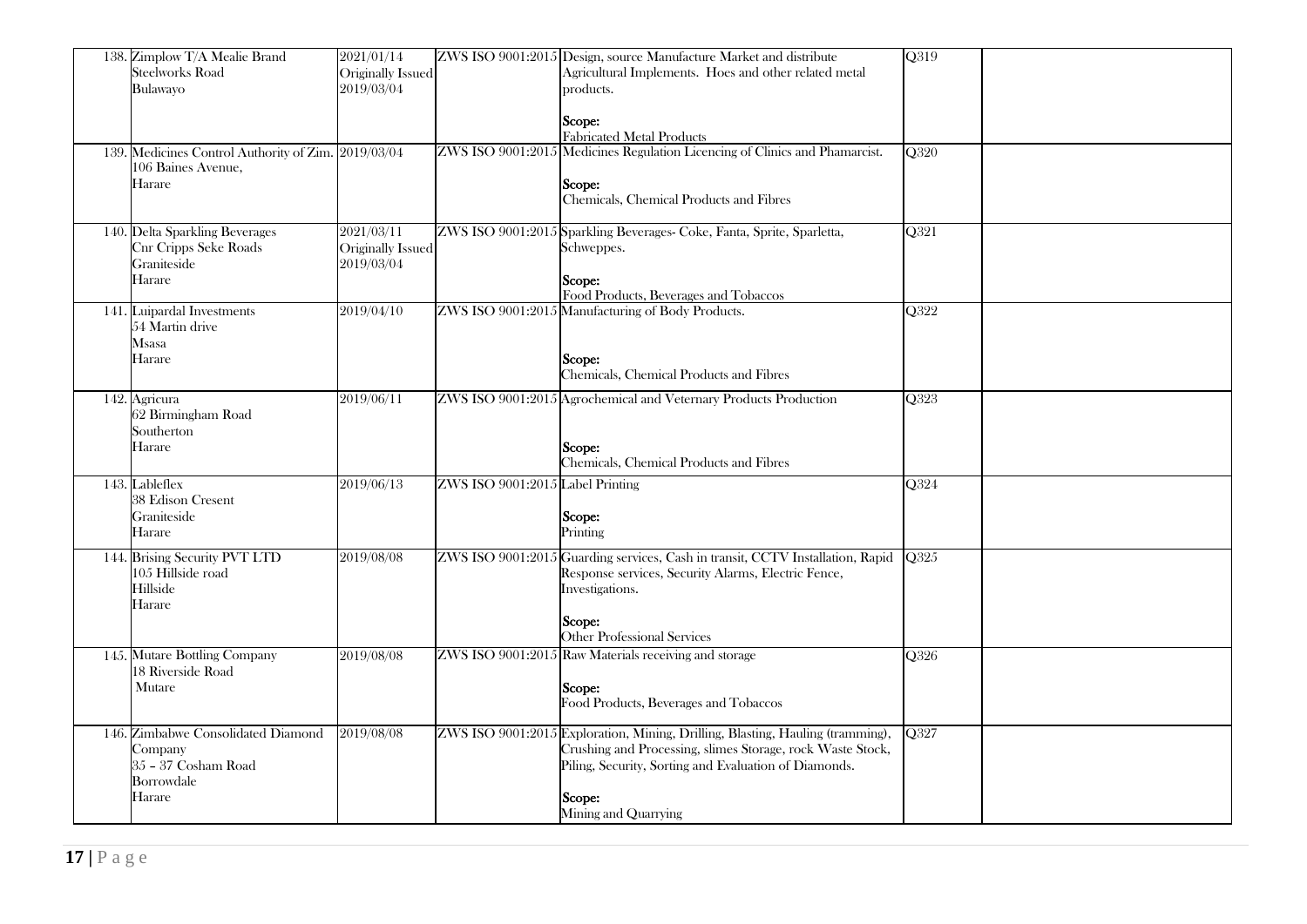| 147. Hawker Siddeley Engineering Pvt<br>Ltd<br>23 Lobengula Road<br>Southerton,<br>Harare                                                                        | 2019/09/30 |                             | ZWS ISO 9001:2015 Transformer Manufacturing, Repair Servicing Electric Motor Q328<br>Rewinding Switchgear Manufacturing, Repair And Serving<br>Welding Machine Manufacturing, Repair And Service.<br>Scope:<br>Electrical & Optical Equipment |                          |
|------------------------------------------------------------------------------------------------------------------------------------------------------------------|------------|-----------------------------|-----------------------------------------------------------------------------------------------------------------------------------------------------------------------------------------------------------------------------------------------|--------------------------|
| 148. Civil Aviation Authority of<br>Zimbabwe<br>Robert Gabriel Mugabe<br><b>International Airport</b><br>Level 3, International Terminal<br>P Bag 7716<br>Harare | 2019/10/29 | ZWS ISO 9001:2015 Oversight | Aviation Regulatory Services - Aviation Safety And Security<br>Scope:<br>Aerospace                                                                                                                                                            | Q329                     |
| 149. Exodus & Company<br>7 Dungarvan Close<br>Borrowdale<br>Harare                                                                                               | 2019/10/29 |                             | ZWS ISO 9001:2015 Infrastructure Development (Roads) Water And Sewer<br><b>Including Stand Sales.</b><br>Scope:<br><b>Construction &amp; Real Estate</b>                                                                                      | Q330                     |
| 150. Civil Aviation Authority of<br>Zimbabwe<br>Victoria Falls Airport                                                                                           | 2019/10/29 |                             | ZWS ISO 9001:2015 Aviation Regulatory Services - Aviation Safety And Security<br>Oversight<br>Scope:<br>Aerospace                                                                                                                             | Q331                     |
| 151. Gateway Construction<br>21 Colendbrander Avenue<br><b>Milton Park</b><br>Harare                                                                             | 2019/10/29 |                             | ZWS ISO 9001:2015 Construction Of Buildings, Refurbishment Of Existing<br>Buildings Civil Works - Roads Pavements. Tennis And<br>Netball Courts.<br><b>SCOPE:</b><br>Construction                                                             | $\overline{\text{Q}332}$ |
| 152. Propak Hessiah<br>20 Nuffield road<br>Workington<br>Harare<br>Zimbabwe                                                                                      | 2019/11/07 |                             | ZWS ISO 9001:2015 Production and Hiring of tobacco Hessian wraps to farmers<br>and merchants. Sale of other Tobacco Packaging materials.<br><b>SCOPE:</b><br><b>Textiles &amp; Textile Products</b>                                           | Q333                     |
| 153. Polypackaging<br>No. 1 Kelso Road<br>Workington<br>Harare<br>Zimbabwe                                                                                       | 2019/11/07 |                             | ZWS ISO 9001:2015 Polypropylene packaging and flexibles packaging<br><b>SCOPE:</b><br>Rubber & Plastics                                                                                                                                       | Q334                     |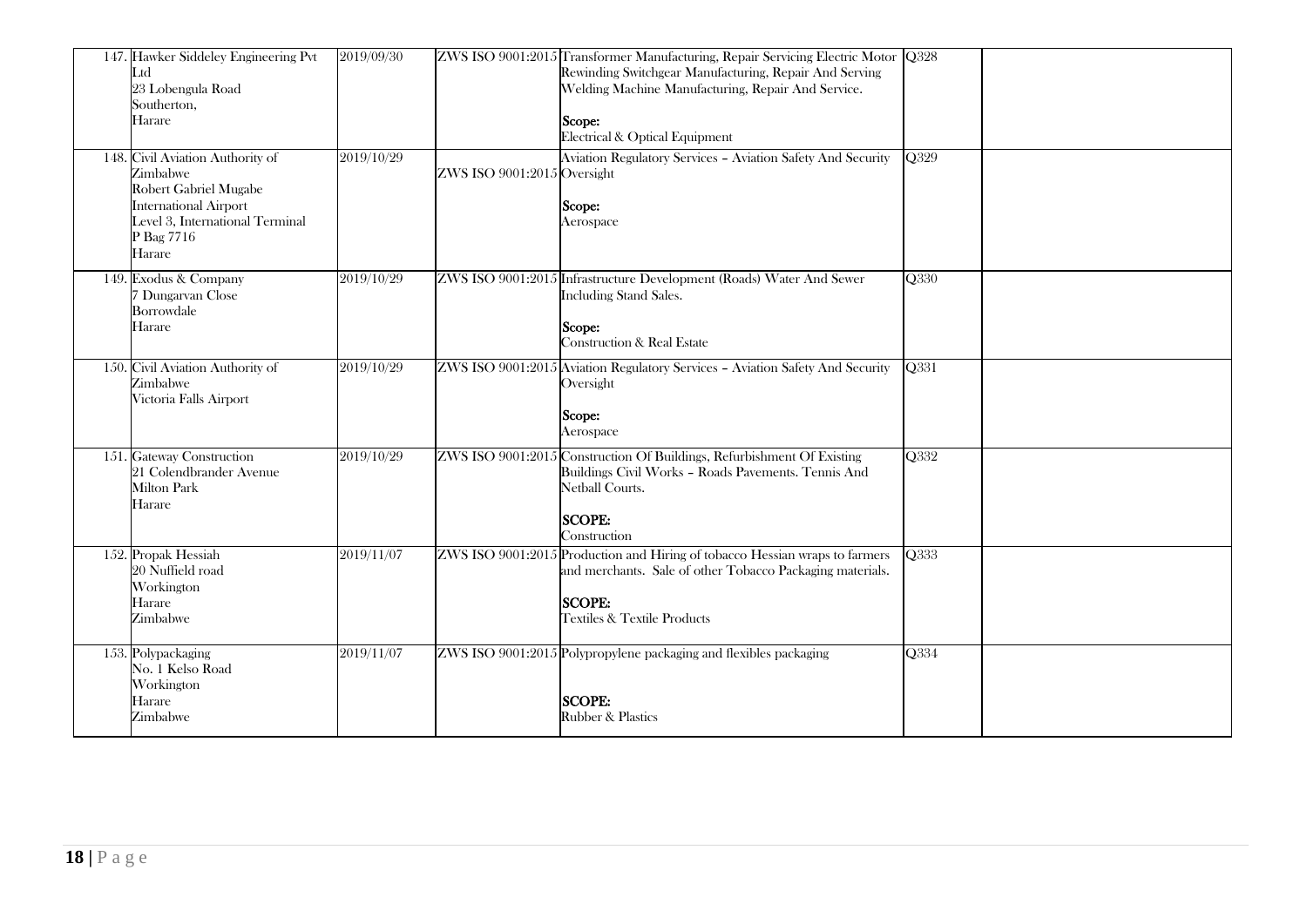| 154. Delta Kwekwe Brewery<br>1068 Birmingham Road<br><b>Light Industrial Sites</b><br>Kwekwe                                   | 2019/12/02 | ZWS ISO 9001:2015 1. Brewering of traditional beer<br>2. Packagingof 1.5L Chibuku scud<br>3. Packaging of 1.25L Chibuku Super<br>4. Sale of the two packs<br><b>SCOPE:</b><br>Food Products, Beverages and Tobaccos                | Q335        |
|--------------------------------------------------------------------------------------------------------------------------------|------------|------------------------------------------------------------------------------------------------------------------------------------------------------------------------------------------------------------------------------------|-------------|
| 155. Tendo Electronics<br>21 Birmingham Road<br>Southerton<br>Harare                                                           | 2019/12/02 | ZWS ISO 9001:2015 Service & Product provision in Data centers, security, solar<br>Power, Generators, Ups & Inverters, Electrical Installations,<br>Building Management systems.<br><b>SCOPE:</b><br>Electrical & Optical Equipment | Q336        |
| 156. Longden Steel<br>490 Goodwin Road<br>Willowvale<br>Harare                                                                 | 2019/12/13 | ZWS ISO 9001:2015 Deformed Bars cutting, bending and fixing. Fabrication of<br>steel structures.<br><b>SCOPE:</b><br><b>Fabricated Metal Products</b>                                                                              | Q337        |
| 157. Surdax Investments<br>22 Airdrie Road<br>Eastlea<br>Harare                                                                | 2020/01/29 | ZWS ISO 9001:2015 Office Cleaning, Window Cleaning, Flooring Clearing, Carpet Q338<br>Clearing, Landscaping gaderning and toilet Cleaning.<br><b>SCOPE:</b><br>Other Professional Services                                         |             |
| 158. Release Power Investments<br>20 Balmoral Road<br>Vainona<br>Harare                                                        | 2020/01/29 | ZWS ISO 9001:2015 Civil Engineering building, construction project management<br>and allied works.<br><b>SCOPE:</b><br>Construction                                                                                                | <b>O339</b> |
| 159. Double Action Cleaners<br>Unit 8,<br>28 Martin Drive<br>Msasa,<br>Harare.<br>Zimbabwe                                     | 2020/03/03 | ZWS ISO 9001:2015 Office Cleaning, Window Cleaning, Flooring Clearing, Carpet Q340<br>Clearing, Landscaping gaderning and toilet Cleaning.<br><b>SCOPE:</b><br><b>Other Professional Services</b>                                  |             |
| 160. Freight Solutions<br>9 Hillside Road<br>Harare<br>Zimbabwe                                                                | 2020/03/03 | ZWS ISO 9001:2015 Freight forwarding, shipping, warehouse, customs clearing<br>Scope:<br>Transport & Storage                                                                                                                       | Q341        |
| 161. Breastplate Services (PVT) LTD<br>T/A Nemchem International<br>No. 9 Spurrier Road<br>New Ardbennie<br>Harare<br>Zimbabwe | 2020/03/31 | ZWS ISO 9001:2015 Cleaning Services, Production and Marketing of cleaning<br>Detergents.<br>Scope:<br>Chemicals, Chemical Products and Fibres<br><b>Other Professional Services</b>                                                | Q342        |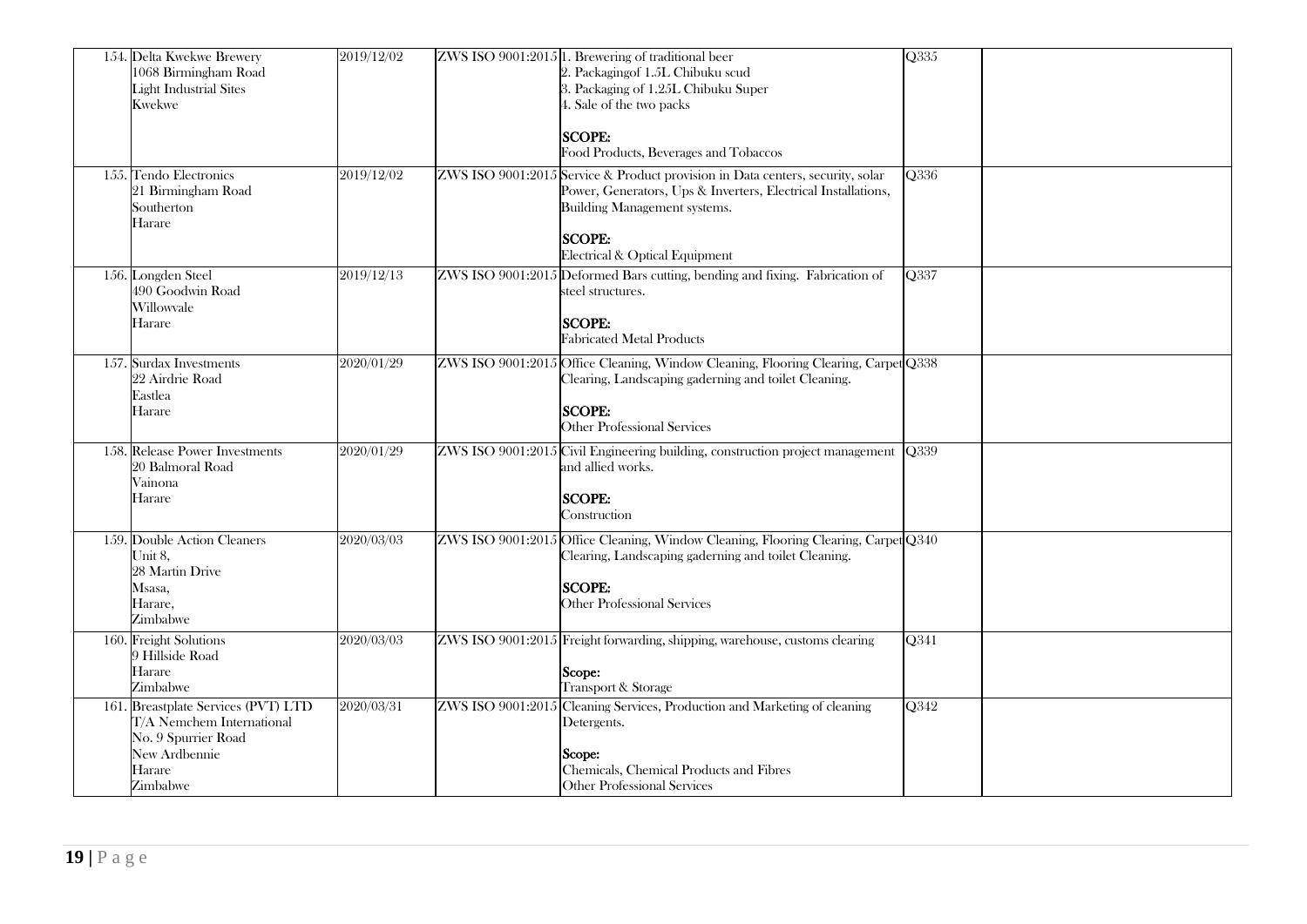| 162. ICE Age Enterprises<br>10 Austin Road<br>Workington<br>Harare<br>Zimbabwe                     | 2020/03/31 | ZWS ISO 9001:2015 Forklift Sales, Hire & Maintenance, Forklift Tyre Sales,<br>Forklift Consumable Sales, Local and Regional transportation<br>Services.<br>Scope:<br>Sale, Repair and Maintenance of Motor vehicles | Q343                     |
|----------------------------------------------------------------------------------------------------|------------|---------------------------------------------------------------------------------------------------------------------------------------------------------------------------------------------------------------------|--------------------------|
| 163. Nyekile One Penny Half Penny<br>30 JMN Nkomo Street<br>Bulawayo                               | 2020/05/08 | ZWS ISO 9001:2015 Gardening and Land scarping, Grounds Maintenance,<br>Cleaning services, Waste Management Services.<br>Scope:<br>Other Professional Services                                                       | Q344                     |
| 164. Hogarths Engineering<br>Dr. Anthony Avenue<br><b>Steelworks Road</b><br>Steeldale<br>Bulawayo | 2020/05/08 | ZWS ISO 9001:2015 All Aspects of steel fabrication and erection.<br>Scope:<br><b>Fabricated Metal Products</b>                                                                                                      | Q345                     |
| 165. VS Security<br>52 West Road<br><b>Avondale West</b><br>Harare<br>Zimbabwe                     | 2020/06/19 | ZWS ISO 9001:2015 Security Services, Manned Security, Alarm Systems, Man<br>trap Doors etc.<br>Scope:<br>Other Professional Services                                                                                | Q346                     |
| 166. Homeguard Services<br>125A J/Tongogara & 13 <sup>th</sup> Avenue<br>Bulawayo<br>Zimbabwe      | 2020/08/07 | ZWS ISO 9001:2015 Security Services, Manned Security<br><b>Scope:</b><br>Other Professional Services                                                                                                                | $\overline{\text{Q}347}$ |
| 167. Tragic Security<br>401 Glengarry Road<br>Highlands<br>Harare<br>Zimbabwe                      | 2020/09/22 | ZWS ISO 9001:2015 Security Services, Manned Security<br>Scope:<br>Other Professional Services                                                                                                                       | Q348                     |
| 168. Shape - It Adhesive<br>20 Shepperton Road<br>Graniteside<br>Harare                            | 2020/11/12 | ZWS ISO 9001:2015 Manufacturing Of Adhesives, Sealants And Coatings<br>Scope:<br>Other Professional Services                                                                                                        | Q349                     |
| 169. Rebneck Security<br>No. 5 Bristole Road<br>Workington<br>Harare<br>Zimbabwe                   | 2020/12/10 | ZWS ISO 9001:2015 Security Services, Manned Security<br>Scope:<br><b>Other Professional Services</b>                                                                                                                | Q350                     |
| 170. Dulux<br>11042 Highfield Road<br>Southerton<br>Harare<br>Zimbabwe                             | 2020/12/10 | ZWS ISO 9001:2015 Surface Coating (Paints), Paint Resins<br>Scope:<br>Chemicals, Chemical Products and Fibres                                                                                                       | $\overline{Q351}$        |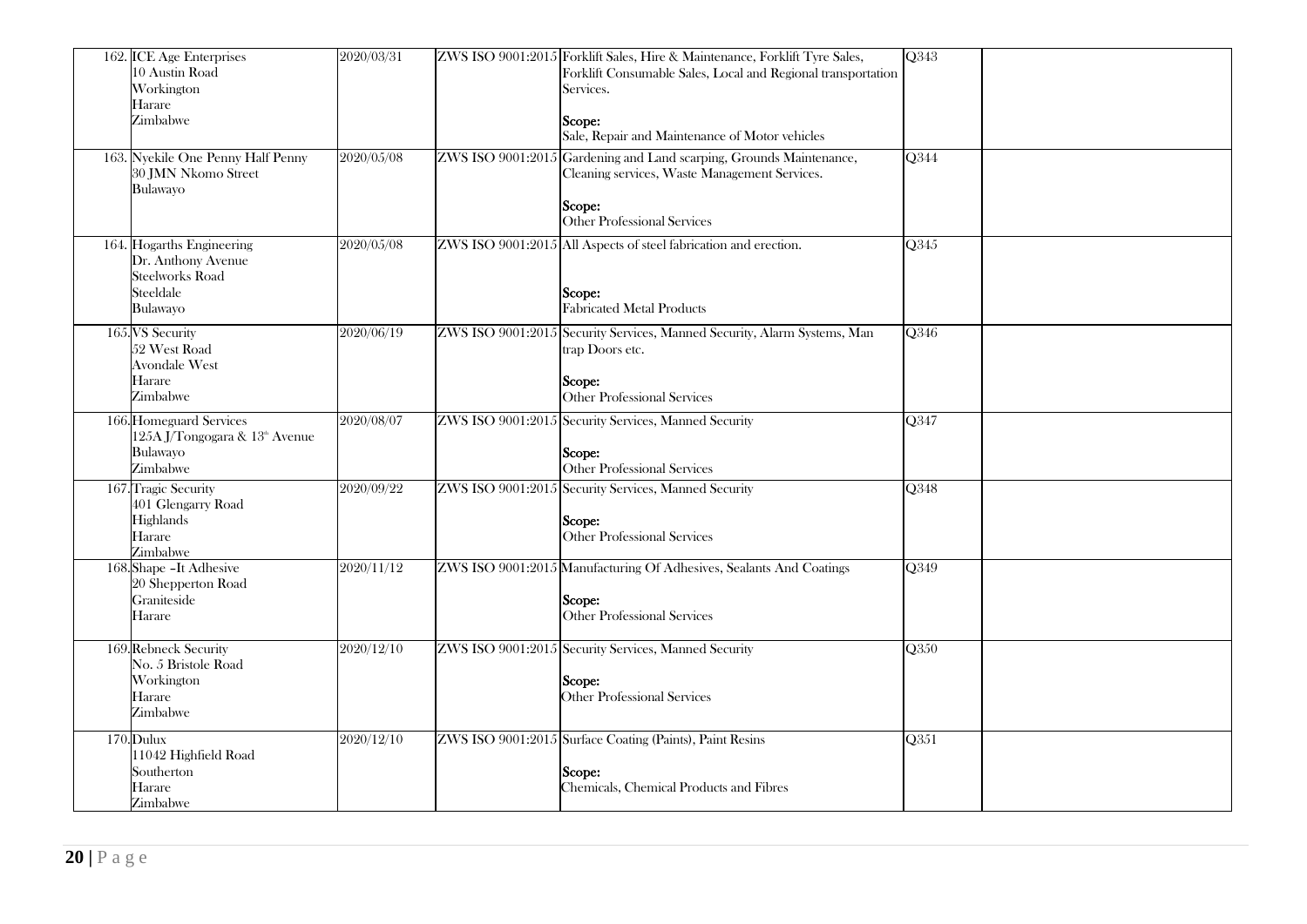| 171. Trowbar Enterprises T/A Maguires<br>196 Harare drive<br>Borrowdale<br>Harare<br>Zimbabwe | 2021/02/17 |                                   | ZWS ISO 9001:2015 Sales, transport, packing, and distribution<br>Contract Farming/Agronomy<br>Scope:<br>Wholesale & Retail/Transport & Storage                                                                                                                               | $\overline{Q352}$        |
|-----------------------------------------------------------------------------------------------|------------|-----------------------------------|------------------------------------------------------------------------------------------------------------------------------------------------------------------------------------------------------------------------------------------------------------------------------|--------------------------|
| 172. Border Timbers<br>1 Aberdeen Road<br>Nyakamete<br>Mutare                                 | 2021/03/07 |                                   | ZWS ISO 9001:2015 Pole Grading, Pressure Treatment<br>Scope:<br>Wood and Wood Products                                                                                                                                                                                       | Q353                     |
| 173 Boltrec Engineering<br>105 Railway Avenue<br>Zvishavane<br>Zimbabwe                       | 2021/03/22 |                                   | ZWS ISO 9001:2015 Structural & Civil Engineering, Manufacturers of mining and Q354<br>Agricultural Equipment, Labour Hire, Hydraulic Hoses &<br>Crimping Services, Crane Hire, Brick Making and General<br><b>Engineering Servies.</b><br>Scope:<br><b>Steel Fabrication</b> |                          |
| 174. Fidelity Printers<br>George Drive<br>Msasa<br>Harare<br>Zimbabwe                         | 2021/04/09 |                                   | ZWS ISO 9001:2015 Design and printing of security and commercial documents<br>purchase and refining of precious metals, financial services to<br>precious metal miners and associated activities.<br>Scope:<br>Other Professional Services<br><b>Printing Companies</b>      | Q355                     |
| 175. Delta Beverages Fairbridge Brewery 2021/04/30<br>Off Harare Road<br>Bulawayo<br>Zimbabwe |            |                                   | ZWS ISO 9001:2015 Alcoholic beverages opaque beer packed in PET bottles of<br>1.25Litres and 1Litre (Flavoured)<br>Scope:<br>Food Products, Beverages and Tobaccos.                                                                                                          | Q356                     |
| 176. Cliff Security<br>14 Chervil Avenue<br>Msasa Park<br>Harare<br>Zimbabwe                  | 2021/04/30 |                                   | ZWS ISO 9001:2015 Security Services, Manned Security<br>Scope:<br>Other Professional Services                                                                                                                                                                                | $\overline{\text{Q}357}$ |
| 177. Turnall Holdings<br>5 Glasgow Road<br>Southerton<br>Harare<br>Zimbabwe                   | 2021/05/31 |                                   | ZWS ISO 9001:2015 Corrugated Sheets. Pipes and fittings. Concrete tiles and<br>pavers.<br>Scope:<br>Concrete, cement, lime and plaster.                                                                                                                                      | <b>O358</b>              |
| 178. Aspects Mining<br>231 Enterprise Road<br>The Grange<br>Harare<br>Zimbabwe                | 2021/06/21 | ZWS ISO 9001:2015 Contract Mining | Scope:<br>Mining and Quarrying                                                                                                                                                                                                                                               | Q359                     |